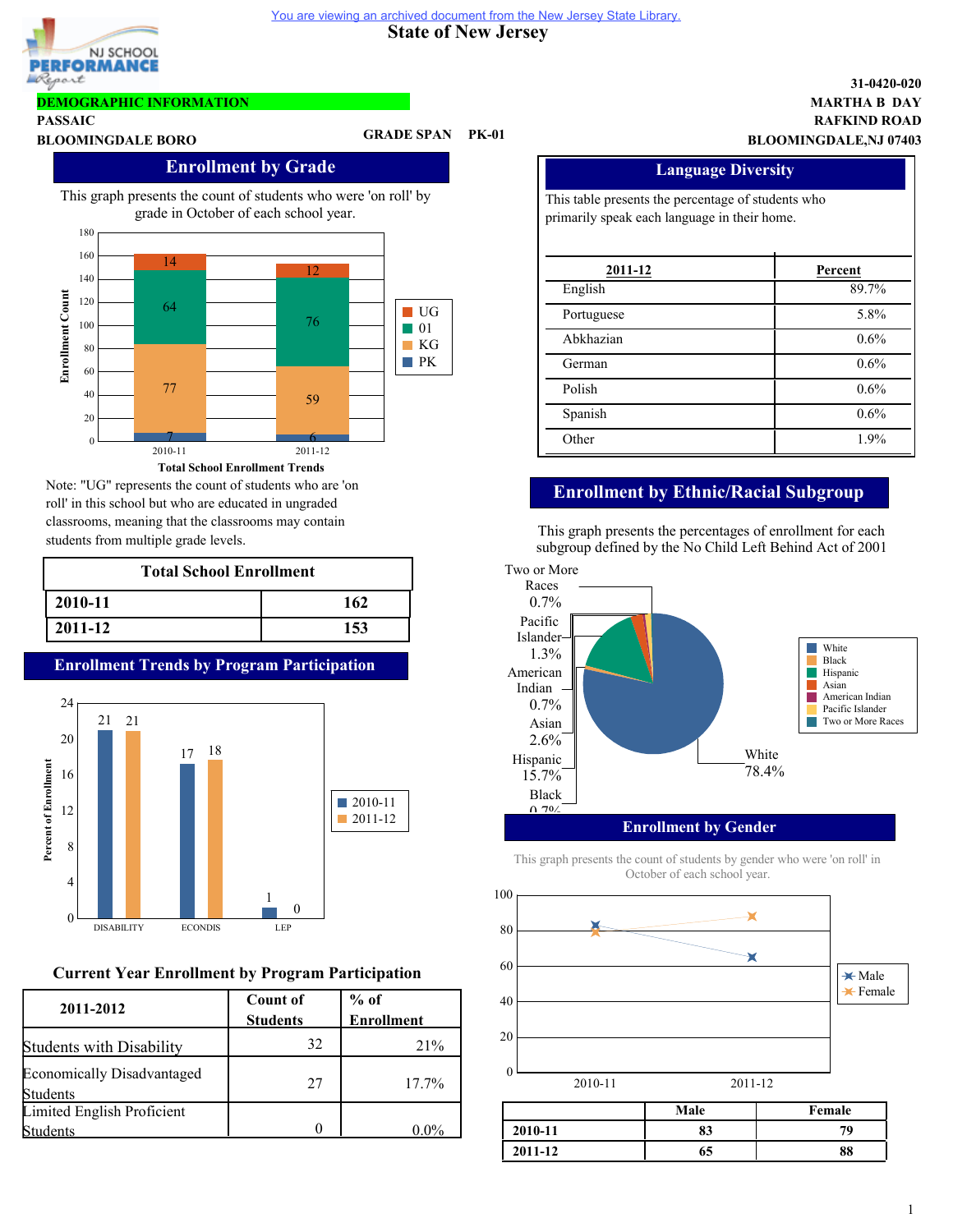

#### **State of New Jersey** You are viewing an archived document from the New Jersey State Library.

**PASSAIC SCHOOL CLIMATE**

# **BLOOMINGDALE BORO GRADE SPAN PK-01**

# **RAFKIND ROAD MARTHA B DAY 31-0420-020 BLOOMINGDALE,NJ 07403**

# **Length of School Day**

This table presents the amount of time a school is in session for a typical student on a normal school day.

|         | School        |
|---------|---------------|
| 2011-12 | 6 Hrs 35 Mins |

## **Student Suspension Rate Student Expulsions**

This table presents the percentage of students who were suspended one or more times during the school year.

# **Instructional Time**

This table presents the amount of time that a typical student is engaged in instructional activities under the supervision of a certified teacher.

| 2011-12            | School             |
|--------------------|--------------------|
| <b>Full Time</b>   | 5 Hrs 55 Mins.     |
| <b>Shared Time</b> | $0$ Hrs. $0$ Mins. |

This table presents the number of students who were expelled from the school and district during the school year.

| $0.0\%$ |         |  |
|---------|---------|--|
|         | 2011-12 |  |

# **Student to Staff Ratio**

This table presents the count of students per faculty member or administrator in the school. All staff are counted in full-time equivalents.

| 2011-12               | <b>School</b> |
|-----------------------|---------------|
| <b>Faculty</b>        | 13.9          |
| <b>Administrators</b> | 153.0         |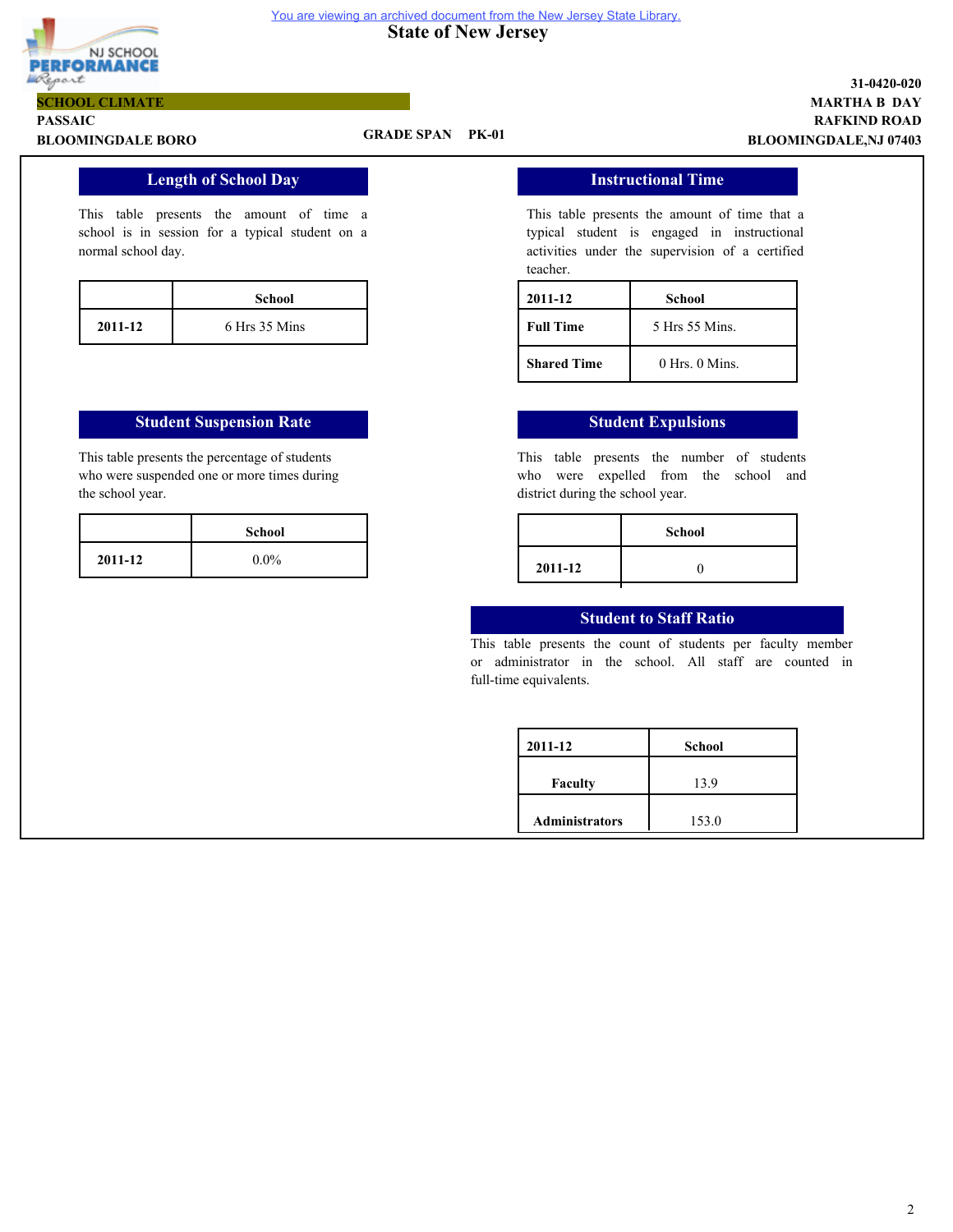

**PASSAIC**

**OVERVIEW**

# **State of New Jersey**

## **CAPTOLENE AVENUE SAMUEL R DONALD 31-0420-030 BLOOMINGDALE, NJ 07403**

1

This school's academic performance **lags in comparison** to schools across the state. Additionally, its academic performance **significantly lags in comparison** to its peers. This school's college and career readiness **is about average when compared** to schools across the state. Additionally, its college and career readiness **is about average when compared** to its peers. This school's student growth performance **significantly lags in comparison** to schools across the state. Additionally, its student growth performance **lags in comparison** to its peers.

| <b>Performance Areas</b>            | <b>Peer Rank (Percentile)</b> | <b>Statewide Rank</b> | Percent of         |
|-------------------------------------|-------------------------------|-----------------------|--------------------|
|                                     |                               | (Percentile)          | <b>Targets Met</b> |
|                                     |                               |                       |                    |
| <b>Academic Achievement</b>         | 13                            | 32                    | 100%               |
|                                     |                               |                       |                    |
| <b>College and Career Readiness</b> | 45                            | 53                    | 100%               |
|                                     |                               |                       |                    |
| <b>Student Growth</b>               |                               |                       | 50%                |



**Very High Performance** is defined as being **equal to or above the 80.0th percentile.**

**High Performance** is defined as being **between the 60.0th and 79.9th percentiles.**

**Average Performance** is defined as being **between the 40.0th and 59.9th percentiles.**

**Lagging Performance** is defined as being **between the 20.0th and 39.9th percentiles.**

**Significantly Lagging Performance** is defined as being **equal to or below the 19.9th percentile.**

**Peer Schools** are schools that have similar grade levels and students with similar demographic characteristics, such as the percentage of students qualifying for Free/Reduced Lunch, Limited English Proficiency programs or Special Education programs.

## **Academic Achievement**

This school outperforms **32%** of schools statewide as noted by its statewide percentile ranking and **13%** of schools educating students with similar demographic characteristics as noted in its peer school percentile ranking in the performance area of Academic Achievement. Additionally, this school is meeting **100%** of its performance targets in the area of Academic Achievement.

**BLOOMINGDALE BORO GRADE SPAN 02-04**

#### **College and Career Readiness**

This school outperforms **53%** of schools statewide as noted by its statewide percentile ranking and **45%** of schools educating students with similar demographic characteristics as noted in its peer school percentile ranking in the performance area of College and Career Readiness. Additionally, this school is meeting **100%** of its performance targets in the area of College and Career Readiness.

## **Student Growth**

This school outperforms **9**% of schools statewide as noted by its statewide percentile ranking and **22%** of schools educating students with similar demographic characteristics as noted in its peer school percentile ranking in the performance area of Student Growth. Additionally, this school is meeting **50%** percentage of its performance targets in the area of Student Growth.

Academic Achievement measures the content knowledge students have in language arts literacy and math. For elementary and middle schools, this includes measures of the school's proficiency rate on both the Language Arts Literacy and Math sections of the New Jersey Assessment of Skills and Knowledge (NJ ASK). A proficiency rate is calculated by summing the count of students who scored either proficient or advanced proficient on the assessment and dividing by the count of valid test scores.



College and Career readiness measures the degree to which students are demonstrating behaviors that are indicative of future attendance and/or success in college and careers. For all elementary and middle schools, this includes a measurement of how many students are chronically absent. For schools with middle school grades, it also includes a measurement of how many students take Algebra I in either seventh or eighth grade.



Student Growth measures the performance of students from one year to the next on the New Jersey Assessment of Skills and Knowledge (NJ ASK) in Language Arts Literacy and Math when compared to students with a similar history of performance on NJ-ASK.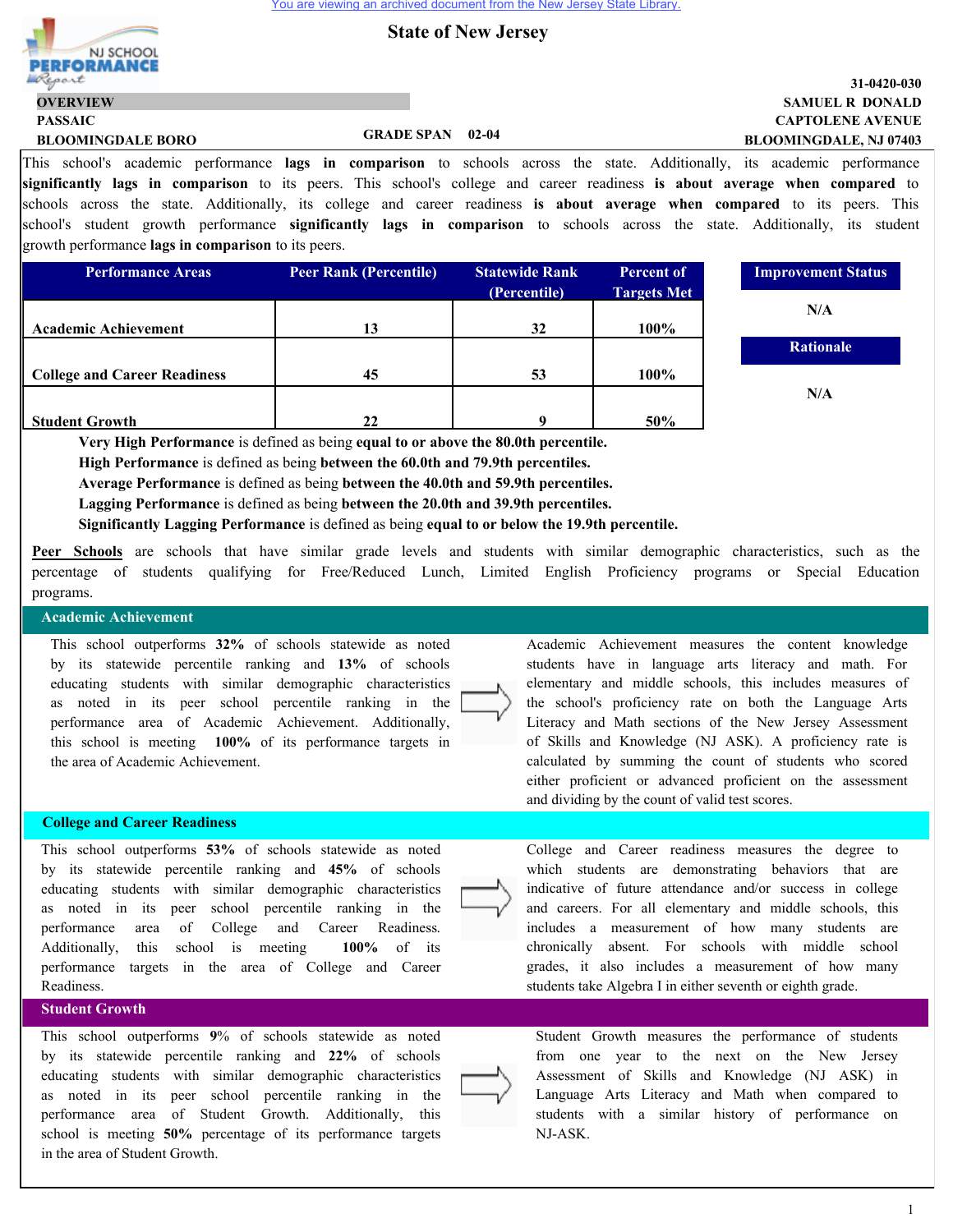

# **DEMOGRAPHIC INFORMATION**

**PASSAIC**

# **BLOOMINGDALE BORO GRADE SPAN 02-04**



Note: "UG" represents the count of students who are 'on roll' in this school but who are educated in ungraded classrooms, meaning that the classrooms may contain students from multiple grade levels.

| <b>Total School Enrollment</b> |     |  |  |
|--------------------------------|-----|--|--|
| $ 2010-11$                     | 196 |  |  |
| 2011-12                        | 204 |  |  |



# **Current Year Enrollment by Program Participation**

| 2011-2012                                     | <b>Count of</b><br><b>Students</b> | $%$ of<br><b>Enrollment</b> |
|-----------------------------------------------|------------------------------------|-----------------------------|
| <b>Students with Disability</b>               | 41                                 | 20%                         |
| Economically Disadvantaged<br><b>Students</b> | 36                                 | $17.7\%$                    |
| Limited English Proficient<br>Students        |                                    | $2.0\%$                     |

### **CAPTOLENE AVENUE SAMUEL R DONALD 31-0420-030 BLOOMINGDALE, NJ 07403**

| <b>Language Diversity</b>                          |         |  |
|----------------------------------------------------|---------|--|
| This table presents the percentage of students who |         |  |
| primarily speak each language in their home.       |         |  |
|                                                    |         |  |
| 2011-12                                            | Percent |  |
| English                                            | 80.8%   |  |
| Portuguese                                         | 8.6%    |  |
| Polish                                             | $3.0\%$ |  |
| Pilipino                                           | 2.5%    |  |
| Croatian                                           | 1.0%    |  |
| Gujarati                                           | 0.5%    |  |
| Other                                              | 3.5%    |  |

# **Enrollment by Ethnic/Racial Subgroup**

This graph presents the percentages of enrollment for each subgroup defined by the No Child Left Behind Act of 2001



# **Enrollment by Gender**

This graph presents the count of students by gender who were 'on roll' in October of each school year.

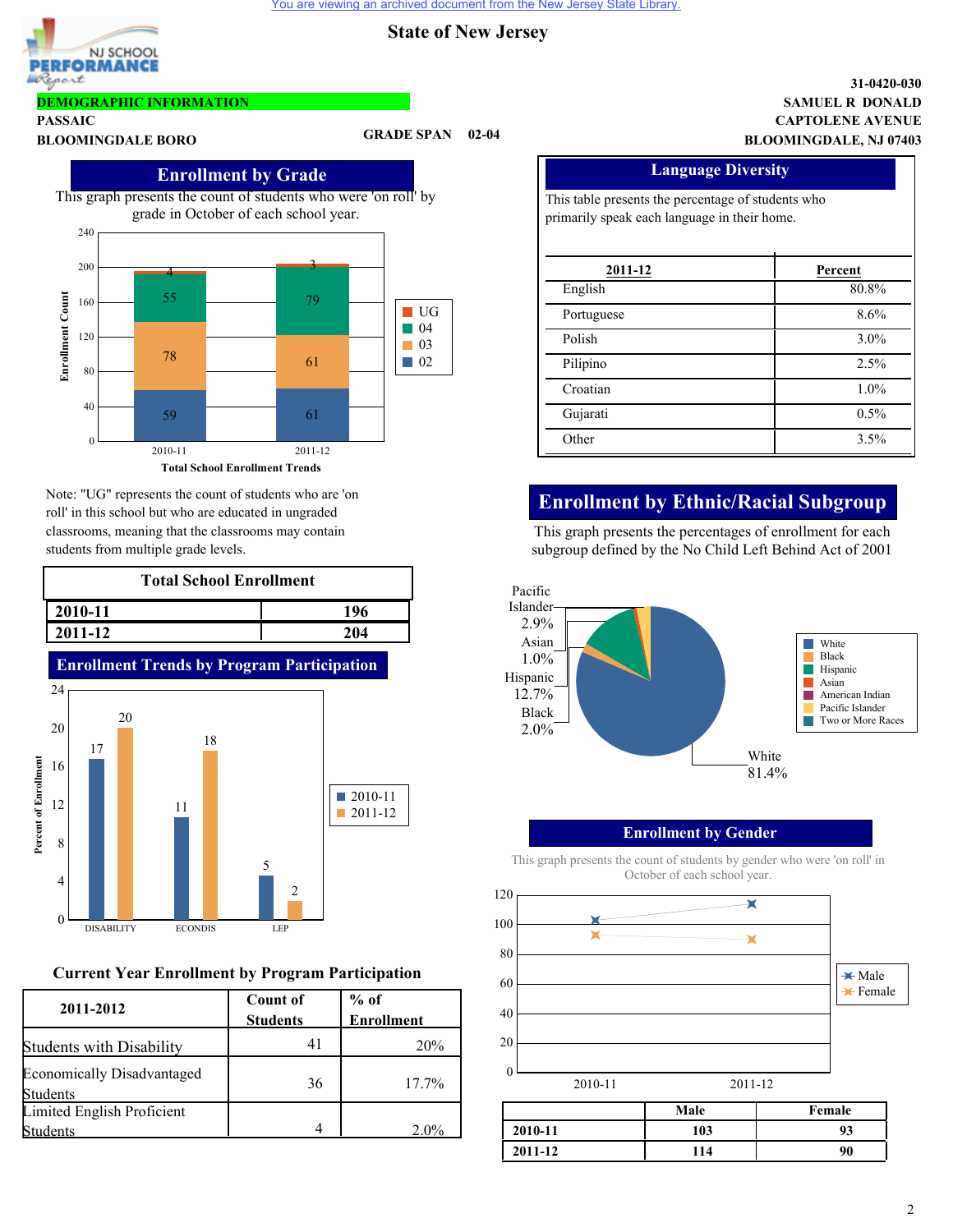

**ACADEMIC ACHIEVEMENT**

# **PASSAIC**

**BLOOMINGDALE BORO GRADE SPAN 02-04**

# **CAPTOLENE AVENUE SAMUEL R DONALD 31-0420-030 BLOOMINGDALE, NJ 07403**

Academic Achievement measures the content knowledge students have in language arts literacy and math. In elementary and middle school, this includes the outcomes of the New Jersey Assessment of Skills and Knowledge (NJASK). The first column - Schoolwide Performance - in the table below includes measures of the total schoolwide proficiency rate in both language arts literacy and math across multiple administrations of the assessment . The second column - Peer School Percentile Rank - indicates where the school's proficiency rate compares to its group of peer schools. For example, a school that has a peer school percentile rank of 65 has a proficiency rate that is higher than 65% of its peer schools. The third column - Statewide Percentile Rank - indicates where the school's proficiency rate compares to schools across the state. For example, a school that has a statewide percentile rank of 30 has a proficiency rate that is higher than 30% of all schools with HSPA scores statewide. The last column - Percent of Targets Met presents the percentage of progress targets met as defined by the NJDOE's NCLB waiver.

The Summary row presents the averages of the peer school percentile ranks, the average of statewide percentile ranks and the percentage of statewide targets met.

| <b>Academic Achievement Indicators</b>    | <b>Schoolwide</b><br><b>Performance</b> | Peer Rank<br>(Percentile) | <b>State Rank</b><br>(Percentile) | <b>Percent of Targets</b><br>Met |
|-------------------------------------------|-----------------------------------------|---------------------------|-----------------------------------|----------------------------------|
| NJASK Language Arts Proficiency and above | 66%                                     | 16                        | 40                                | 100%                             |
| NJASK Math Proficiency and above          | 76%                                     | 10                        | 24                                | $100\%$                          |
| <b>SUMMARY - Academic Achievement</b>     |                                         | 13                        | 32                                | 100%                             |

### **NCLB Progress Targets - Language Arts Literacy**

This table presents the Progress Targets as uniquely calculated for each subgroup in each school under NJDOE's NCLB waiver. The methodology as defined by the United States Department of Education - is calculated so that each subgroup will halve the gap between their 2011 proficiency rate and 100% proficiency by 2017.

| <b>Subgroups</b>                       | <b>Total Valid</b><br><b>Scores</b> | Pass<br>Rate | <b>Target</b> | Met<br>Target? |
|----------------------------------------|-------------------------------------|--------------|---------------|----------------|
| Schoolwide                             | 133                                 | 66.1         | 61.6          | <b>YES</b>     |
| White                                  | 113                                 | 66.4         | 61.1          | <b>YES</b>     |
| <b>Black</b>                           |                                     |              |               |                |
| Hispanic                               |                                     |              |               |                |
| American Indian                        |                                     |              |               |                |
| Asian                                  |                                     |              |               |                |
| Two or More Races                      |                                     |              |               |                |
| <b>Students with Disability</b>        |                                     |              |               |                |
| Limited English<br>Proficient Students |                                     |              |               |                |
| Economically<br>Disadvantaged Students |                                     |              |               |                |

**YES\* = Met Progress Target(Confidence Interval Applied)** Data is presented for subgroups when the count is high enough under NCLB suppression rules.

**Proficiency Trends - Language Arts Literacy**

This graph presents the percentage of students who scored in the Advanced Proficient, Proficient and Partially Proficient categories of the statewide Language Arts Literacy assessment over the prior four years.

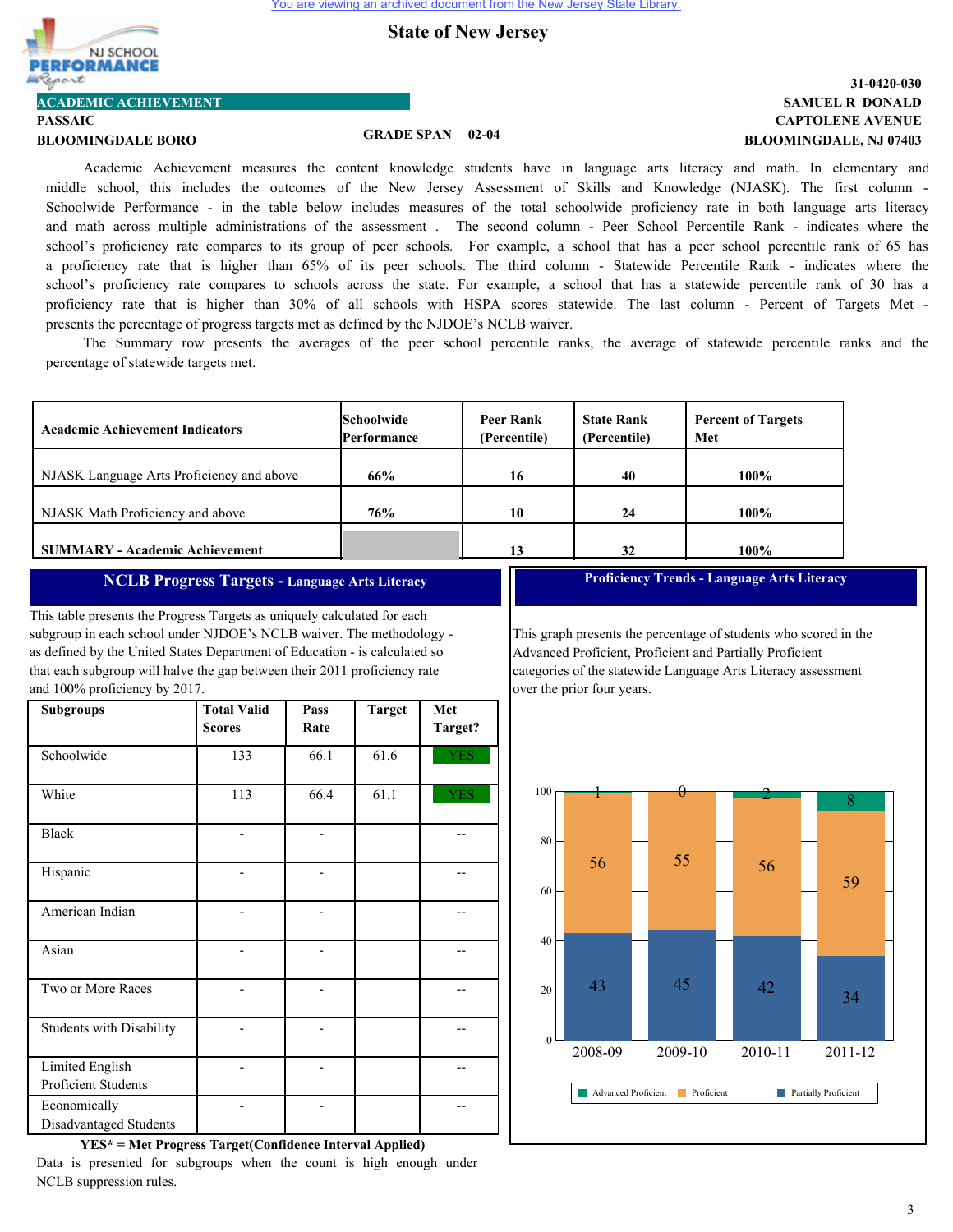

**ACADEMIC ACHIEVEMENT**

# **PASSAIC**

**BLOOMINGDALE BORO GRADE SPAN 02-04**

# **NCLB Progress Targets - Math**

This table presents the Progress Targets as uniquely calculated for each subgroup in each school under NJDOE's NCLB waiver. The methodology - as defined by the United States Department of Education - is calculated so that each subgroup will halve the gap between their 2011 proficiency rate and 100% proficiency by 2017.

| <b>Subgroups</b>                       | <b>Total Valid</b><br><b>Scores</b> | Pass<br>Rate | <b>Target</b> | Met<br>Target? |
|----------------------------------------|-------------------------------------|--------------|---------------|----------------|
| Schoolwide                             | 135                                 | 76.3         | 77.3          | YES*           |
| White                                  | 115                                 | 78.3         | 78.7          | YES*           |
| <b>Black</b>                           |                                     |              |               |                |
| Hispanic                               |                                     |              |               |                |
| American Indian                        |                                     |              |               |                |
| Asian                                  |                                     |              |               |                |
| Two or More Races                      |                                     |              |               |                |
| <b>Students with Disability</b>        |                                     |              |               |                |
| Limited English<br>Proficient Students |                                     |              |               |                |
| Economically<br>Disadvantaged Students |                                     |              |               |                |

**YES\* = Met Progress Target(Confidence Interval Applied)**

Data is presented for subgroups when the count is high enough under NCLB suppression rules.

## **CAPTOLENE AVENUE SAMUEL R DONALD 31-0420-030 BLOOMINGDALE, NJ 07403**

# **Proficiency Trends - Math**

This graph presents the percentage of students who scored in the Advanced Proficient, Proficient and Partially Proficient categories of the statewide Math assessment over the prior four years.

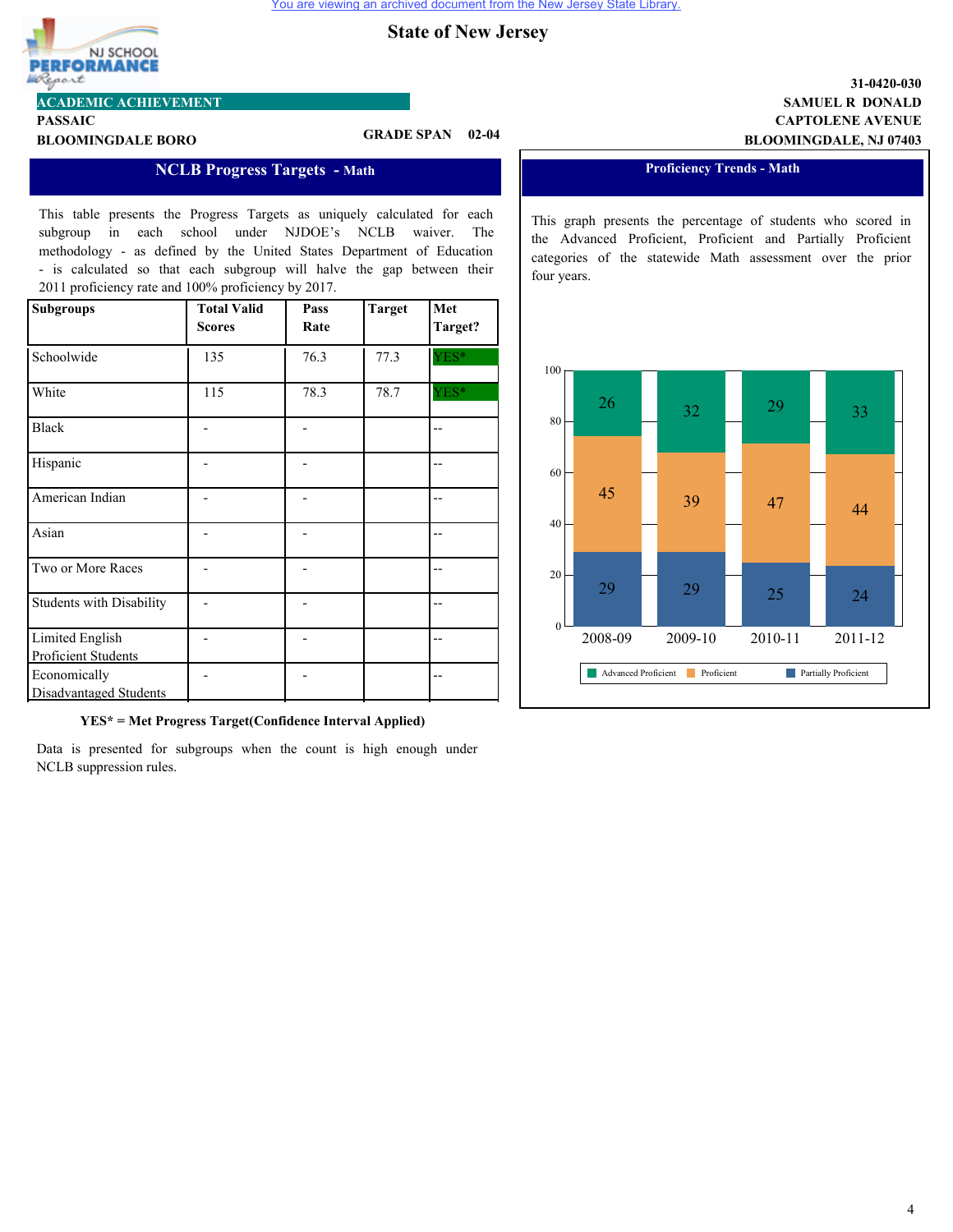

**PASSAIC**

### **ACADEMIC ACHIEVEMENT**

# **BLOOMINGDALE BORO GRADE SPAN 02-04**

**NJASK Results - Language Arts Literacy Grade Level - 03**

This table presents the grade level proficiency results, as measured by NJASK, in Advanced Proficient, Proficient, and Partially Proficient categories for all appropriate subgroups.

| <b>Subgroups</b>                           | Advanced<br>Proficient | Proficient | Partially<br>Proficient |
|--------------------------------------------|------------------------|------------|-------------------------|
| Schoolwide                                 | 10%                    | 68%        | 23%                     |
| White                                      | 8%                     | 73%        | 18%                     |
| <b>Black</b>                               |                        |            |                         |
| Hispanic                                   |                        |            |                         |
| American Indian                            | N/A                    | N/A        | N/A                     |
| Asian                                      |                        |            |                         |
| Two or More Races                          | N/A                    | N/A        | N/A                     |
| Students w/ Disability                     | $0\%$                  | 67%        | 33%                     |
| Limited English Proficient Students        |                        |            |                         |
| <b>Economically Disadvantaged Students</b> |                        |            |                         |

Data is presented for subgroups when the count is high enough under NCLB suppression rules.

#### **NJASK Results - Language Arts Literacy Grade Level - 04**

This table presents the grade level proficiency results, as measured by NJASK, in Advanced Proficient, Proficient, and Partially Proficient categories for all appropriate subgroups.

| <b>Subgroups</b>                           | Advanced         | Proficient | <b>Partially</b>  |
|--------------------------------------------|------------------|------------|-------------------|
| Schoolwide                                 | Proficient<br>6% | 51%        | Proficient<br>44% |
| White                                      | 3%               | 52%        | 45%               |
| <b>Black</b>                               | N/A              | N/A        | N/A               |
| Hispanic                                   |                  |            |                   |
| American Indian                            | N/A              | N/A        | N/A               |
| Asian                                      |                  |            |                   |
| Two or More Races                          | N/A              | N/A        | N/A               |
| Students w/Disability                      | $7\%$            | 29%        | 64%               |
| Limited English Proficient Students        | N/A              | N/A        | N/A               |
| <b>Economically Disadvantaged Students</b> |                  |            |                   |

Data is presented for subgroups when the count is high enough under NCLB suppression rules.

**CAPTOLENE AVENUE SAMUEL R DONALD BLOOMINGDALE, NJ 07403**

**31-0420-030**

**NJASK Proficiency Trends - Language Arts Literacy - Grade Level - 03**

This graph presents the grade level outcomes in the categories of Advanced Proficient, Proficient, and Partially Proficient over the last four years.



#### **NJASK Proficiency Trends - Language Arts Literacy - Grade Level - 04**

This graph presents the grade level outcomes in the categories of Advanced Proficient, Proficient, and Partially Proficient over the last four years.



# 5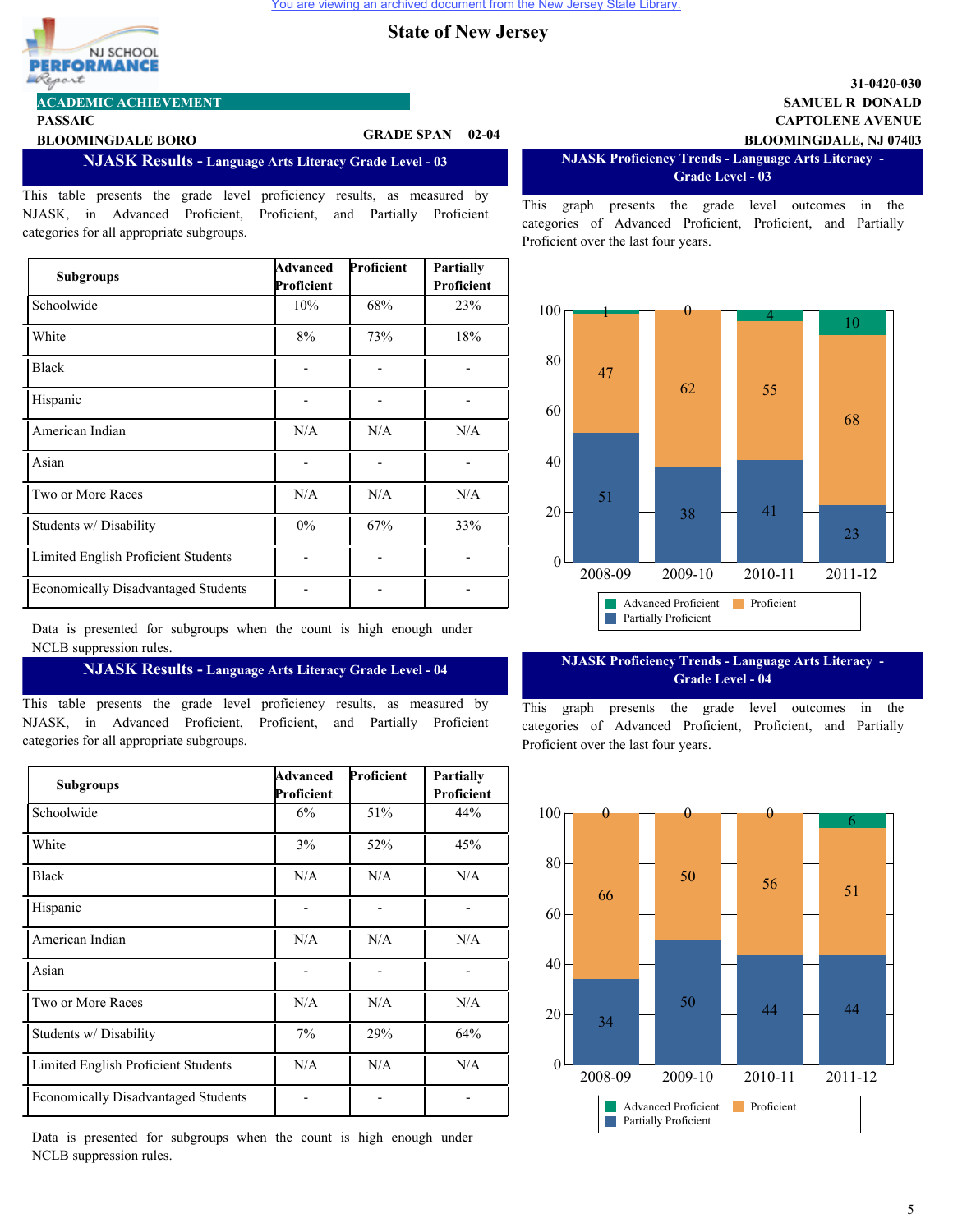# NJ SCHOOL **EORMANC** port

# **ACADEMIC ACHIEVEMENT**

**PASSAIC**

**BLOOMINGDALE BORO GRADE SPAN 02-04**

# **CAPTOLENE AVENUE SAMUEL R DONALD 31-0420-030 BLOOMINGDALE, NJ 07403**

## **2011 National Assessment Educational Progress (NAEP)**

The National Assessment of Educational Progress (NAEP) is the largest national assessment of what our nation's students know and can do. NAEP assesses fourth-, eighth-, and twelfth-grade students in subjects such as reading, mathematics, science, and writing. The reporting of NAEP scores on state report cards is a federal mandate. The results of NAEP are also published as the Nation's Report Card, and are available for the nation, states, and, in some cases, urban districts. The NAEP scores on the report card include grades four and eight 2011 reading and math scores for New Jersey which are the last scores published. For subgroup outcomes, visit :

<http://www.nj.gov/education/pr/2013/naep/naep4read.html> For more information, visit  $\leq$ http://nces.ed.gov/nationsreportcard/>

|                        |                     | <b>Proficiency Percentages</b> |              |            |          |
|------------------------|---------------------|--------------------------------|--------------|------------|----------|
| <b>Grade 4 Reading</b> | <b>State/Nation</b> | <b>Below Basic</b>             | <b>Basic</b> | Proficient | Advanced |
| All Students           | State (NJ)          | 21.9                           | 34.2         | 32.5       | 11.4     |
| All Students           | Nation              | 33.8                           | 33.8         | 24.9       | د. ا     |

# **2011 National Assessment Educational Progress (NAEP)**

The National Assessment of Educational Progress (NAEP) is the largest national assessment of what our nation's students know and can do. NAEP assesses fourth-, eighth-, and twelfth-grade students in subjects such as reading, mathematics, science, and writing. The reporting of NAEP scores on state report cards is a federal mandate. The results of NAEP are also published as the Nation's Report Card, and are available for the nation, states, and, in some cases, urban districts. The NAEP scores on the report card include grades four and eight 2011 reading and math scores for New Jersey which are the last scores published. For subgroup outcomes, visit :

<http://www.nj.gov/education/pr/2013/naep/naep8read.html> For more information, visit <http://nces.ed.gov/nationsreportcard/>

|                        | <b>Proficiency Percentages</b> |                    |              |            |                 |
|------------------------|--------------------------------|--------------------|--------------|------------|-----------------|
| <b>Grade 8 Reading</b> | <b>State/Nation</b>            | <b>Below Basic</b> | <b>Basic</b> | Proficient | <b>Advanced</b> |
| All Students           | State (NJ)                     | 15.8               | 39.5         | 38.6       |                 |
| All Students           | Nation                         | 25.3               | 43.0         | 28.6       |                 |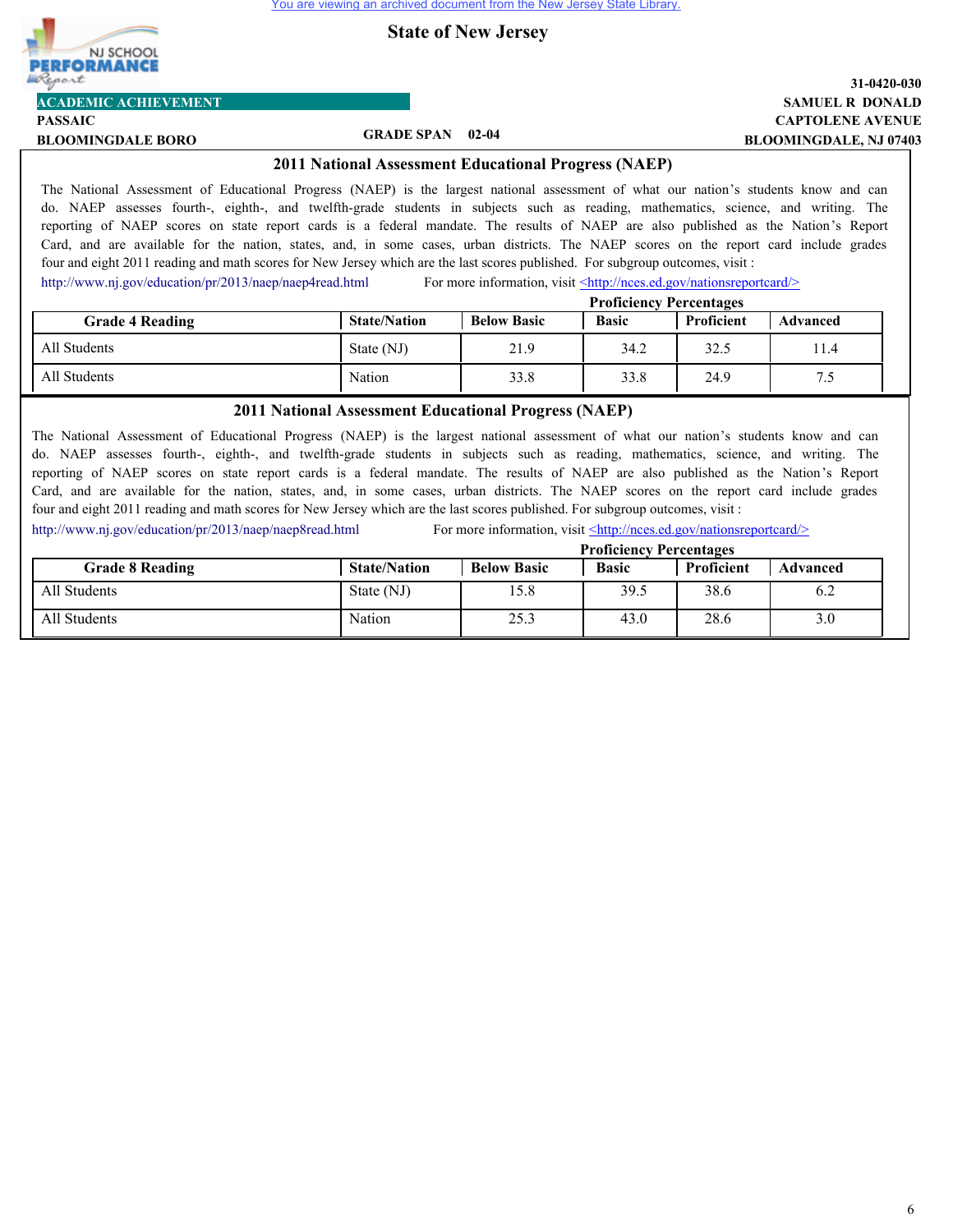

**PASSAIC**

#### **ACADEMIC ACHIEVEMENT**

**BLOOMINGDALE BORO GRADE SPAN 02-04**

### **NJASK Results - Math Grade Level - 03**

This table presents the grade level proficiency results, as measured by NJASK, in Advanced Proficient, Proficient, and Partially Proficient categories for all appropriate subgroups.

| <b>Subgroups</b>                           | Advanced<br>Proficient | Proficient | Partially<br>Proficient |
|--------------------------------------------|------------------------|------------|-------------------------|
| Schoolwide                                 | 55%                    | 35%        | 10%                     |
| White                                      | 63%                    | 29%        | 8%                      |
| <b>Black</b>                               |                        |            |                         |
| Hispanic                                   |                        |            |                         |
| American Indian                            | N/A                    | N/A        | N/A                     |
| Asian                                      |                        |            |                         |
| Two or More Races                          | N/A                    | N/A        | N/A                     |
| Students w/Disability                      | 42%                    | 17%        | 42%                     |
| Limited English Proficient Students        |                        |            |                         |
| <b>Economically Disadvantaged Students</b> |                        |            |                         |

Data is presented for subgroups when the count is high enough under NCLB suppression rules.

### **NJASK Results - Math Grade Level - 04**

This table presents the grade level proficiency results, as measured by NJASK, in Advanced Proficient, Proficient, and Partially Proficient categories for all appropriate subgroups.

| <b>Subgroups</b>                           | Advanced<br>Proficient | Proficient | <b>Partially</b><br>Proficient |
|--------------------------------------------|------------------------|------------|--------------------------------|
| Schoolwide                                 | 14%                    | 51%        | 36%                            |
| White                                      | 14%                    | 55%        | 32%                            |
| <b>Black</b>                               | N/A                    | N/A        | N/A                            |
| Hispanic                                   |                        |            |                                |
| American Indian                            | N/A                    | N/A        | N/A                            |
| Asian                                      |                        |            |                                |
| Two or More Races                          | N/A                    | N/A        | N/A                            |
| Students w/Disability                      | 7%                     | 40%        | 53%                            |
| Limited English Proficient Students        | N/A                    | N/A        | N/A                            |
| <b>Economically Disadvantaged Students</b> |                        |            |                                |

Data is presented for subgroups when the count is high enough under NCLB suppression rules.

**CAPTOLENE AVENUE SAMUEL R DONALD BLOOMINGDALE, NJ 07403**

**31-0420-030**

**NJASK Proficiency Trends - Math - Grade Level - 03**

This graph presents the grade level outcomes in the categories of Advanced Proficient, Proficient, and Partially Proficient over the last four years.



**NJASK Proficiency Trends - Math - Grade Level - 04**

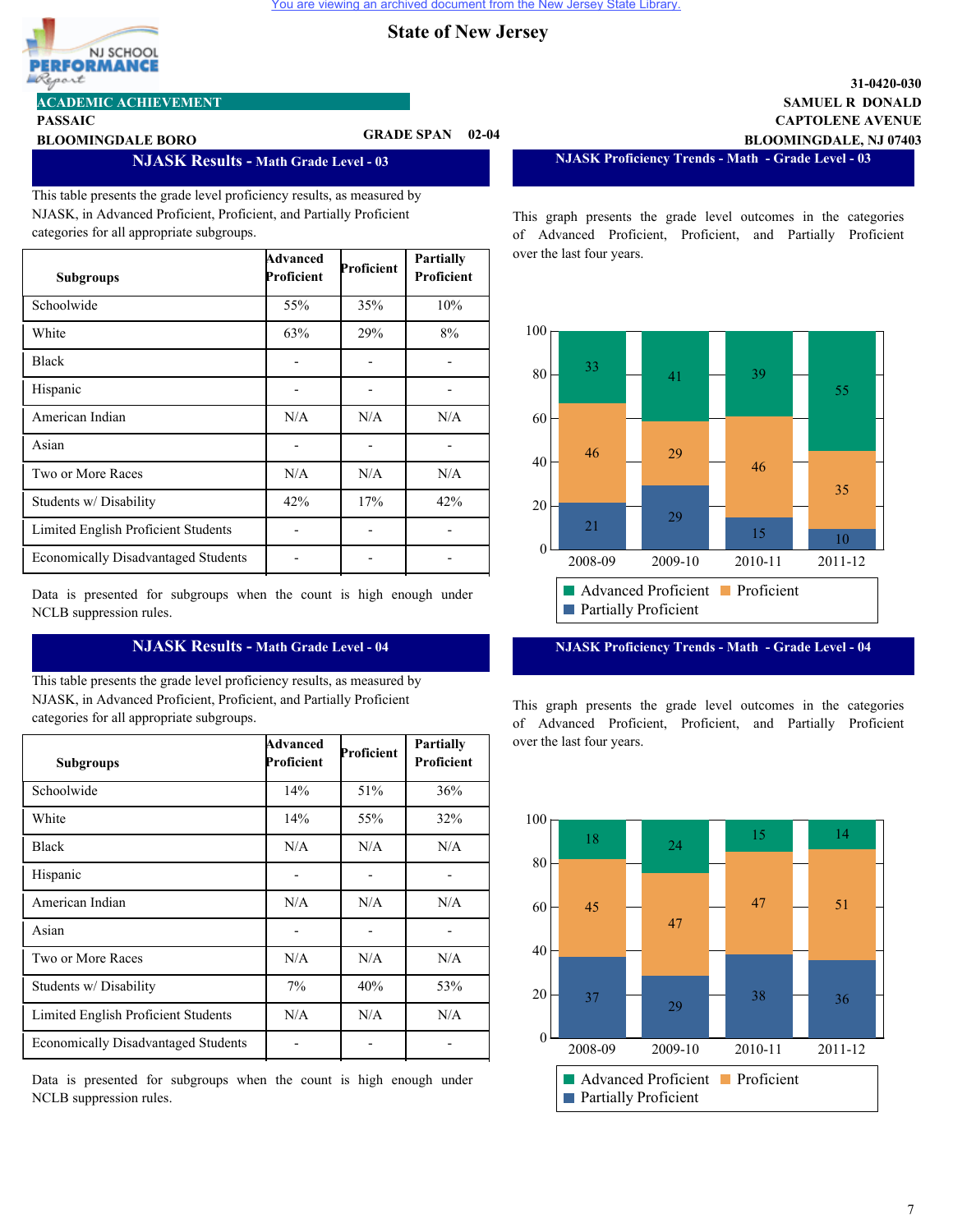

# **ACADEMIC ACHIEVEMENT**

**PASSAIC**

# **BLOOMINGDALE BORO GRADE SPAN 02-04**

## **CAPTOLENE AVENUE SAMUEL R DONALD 31-0420-030 BLOOMINGDALE, NJ 07403**

#### **2011 National Assessment Educational Progress (NAEP)**

The National Assessment of Educational Progress (NAEP) is the largest national assessment of what our nation's students know and can do. NAEP assesses fourth-, eighth-, and twelfth-grade students in subjects such as reading, mathematics, science, and writing. The reporting of NAEP scores on state report cards is a federal mandate. The results of NAEP are also published as the Nation's Report Card, and are available for the nation, states, and, in some cases, urban districts. The NAEP scores on the report card include grades four and eight 2011 reading and math scores for New Jersey which are the last scores published. For subgroup outcomes, visit :

<http://www.nj.gov/education/pr/2013/naep/naep4math.html> For more information, visit  $\leq$ http://nces.ed.gov/nationsreportcard/>

|                     | <b>Proficiency Percentages</b>                                                             |      |      |      |     |  |
|---------------------|--------------------------------------------------------------------------------------------|------|------|------|-----|--|
| <b>Grade 4 Math</b> | Proficient<br><b>State/Nation</b><br><b>Below Basic</b><br><b>Basic</b><br><b>Advanced</b> |      |      |      |     |  |
| All Students        | State (NJ)                                                                                 | 11.0 | 38.3 | 40.9 | 9.8 |  |
| All Students        | Nation                                                                                     | 18.1 | 42.3 | 33.2 | 6.5 |  |

### **2011 National Assessment Educational Progress (NAEP)**

The National Assessment of Educational Progress (NAEP) is the largest national assessment of what our nation's students know and can do. NAEP assesses fourth-, eighth-, and twelfth-grade students in subjects such as reading, mathematics, science, and writing. The reporting of NAEP scores on state report cards is a federal mandate. The results of NAEP are also published as the Nation's Report Card, and are available for the nation, states, and, in some cases, urban districts. The NAEP scores on the report card include grades four and eight 2011 reading and math scores for New Jersey which are the last scores published.For subgroup outcomes, visit :

<http://www.nj.gov/education/pr/2013/naep/naep8math.html> For more information, visit <http://nces.ed.gov/nationsreportcard/>

|                     | <b>Proficiency Percentages</b> |                    |              |            |                 |
|---------------------|--------------------------------|--------------------|--------------|------------|-----------------|
| <b>Grade 8 Math</b> | <b>State/Nation</b>            | <b>Below Basic</b> | <b>Basic</b> | Proficient | <b>Advanced</b> |
| All Students        | State (NJ)                     | 17.8               | 35.3         | 33.2       | 13.6            |
| All Students        | Nation                         | 27.7               | 38.8         | 25.7       | 7.8             |

3

### **NJASK Results - Science Grade Level - 04**

This table presents the grade level proficiency results, as measured by NJASK, in Advanced Proficient, Proficient, and Partially Proficient categories for all appropriate subgroups

| <b>Subgroups</b>                                                                               | Advanced<br>Proficient | Proficient | <b>Partially</b><br>Proficient |  |  |
|------------------------------------------------------------------------------------------------|------------------------|------------|--------------------------------|--|--|
| Schoolwide                                                                                     | 49%                    | 48%        | 3%                             |  |  |
| White                                                                                          | 50%                    | 47%        | 3%                             |  |  |
| <b>Black</b>                                                                                   | N/A                    | N/A        | N/A                            |  |  |
| Hispanic                                                                                       |                        |            |                                |  |  |
| American Indian                                                                                | N/A                    | N/A        | N/A                            |  |  |
| Asian                                                                                          |                        |            |                                |  |  |
| Two or More Races                                                                              | N/A                    | N/A        | N/A                            |  |  |
| Students w/Disability                                                                          | 27%                    | 67%        | 7%                             |  |  |
| Limited English Proficient Students                                                            | N/A                    | N/A        | N/A                            |  |  |
| <b>Economically Disadvantaged Students</b>                                                     |                        |            |                                |  |  |
| Data is presented for subgroups when the count is high enough under<br>NCLB suppression rules. |                        |            |                                |  |  |

**NJASK Proficiency Trends - Science - Grade Level - 04**

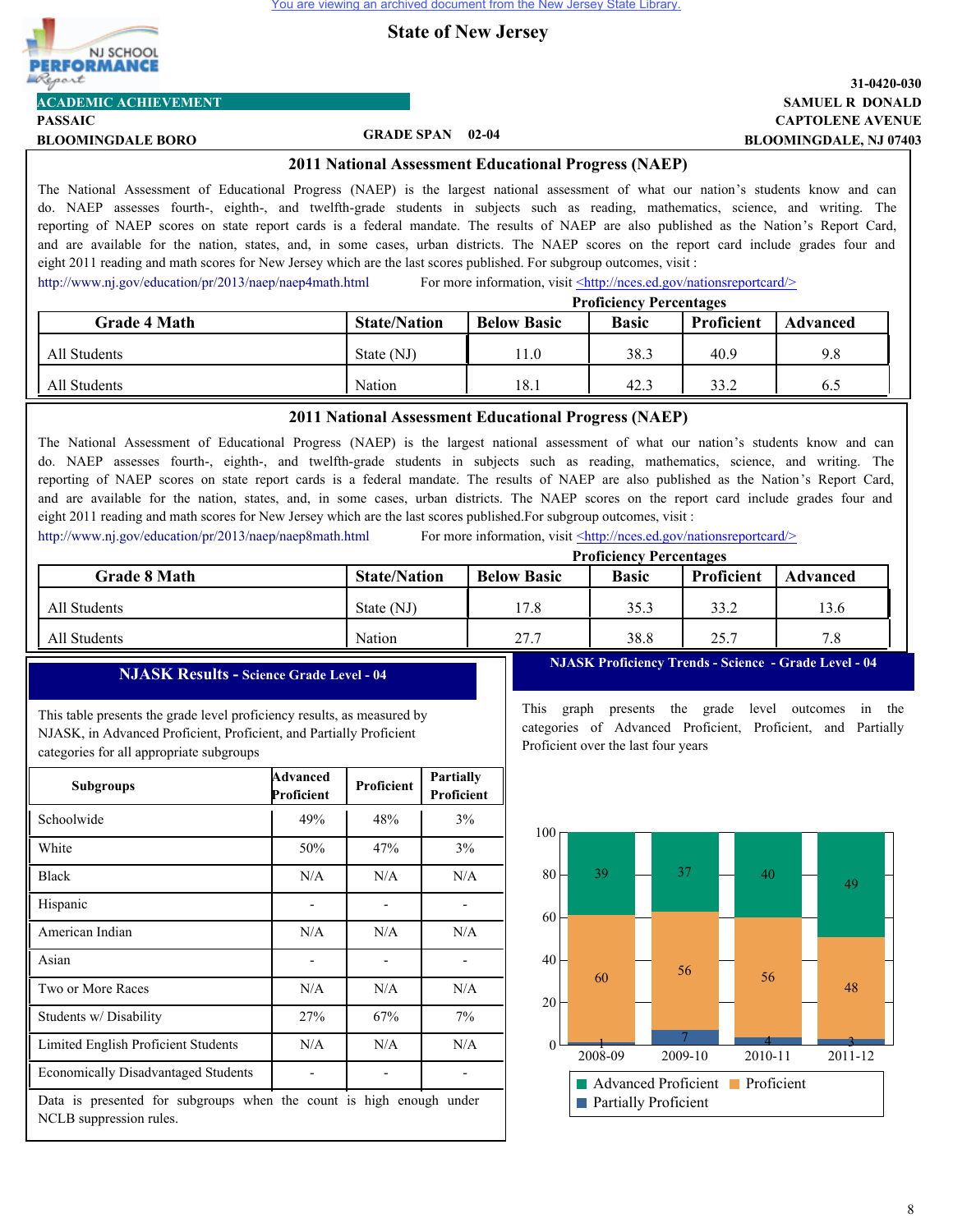

# **COLLEGE AND CAREER READINESS**

# **PASSAIC**

## **BLOOMINGDALE BORO GRADE SPAN 02-04**

# **CAPTOLENE AVENUE SAMUEL R DONALD 31-0420-030 BLOOMINGDALE, NJ 07403**

Students in both elementary and middles schools begin to demonstrate college readiness behaviors long before they even enter high school. Among the behaviors that research has shown to be indicative of success and college and career readiness are regularly attending school and challenging themselves with rigorous course work. First, the table presents the percentage of students, as measured against the school's enrollment in seventh and eighth grade, who were reported via NJSMART as being enrolled in Algebra I. The table also presents the percentage of students who were chronically absent during the prior school year. A chronically absent student is a student who was not present for any reason for more than 10% of the total days possible for that individual student.

The first column - Schoolwide Performance - represents the outcomes for these particular indicators in this school. The second column - Peer School Percentile Rank - indicates how the school's performance compares to its group of peer schools. For example, a school whose peer school rank is 65 in Algebra I Enrollment has a higher Algebra I Enrollment than 65% of its peer group. The third column - Statewide Percentile Rank - indicates how the school's performance compares to schools across the state. The fourth column - Statewide Target - provides the statewide targets for each of these indicators. The last column - Met Target? - indicates whether the School Performance met or exceeded the statewide target.

The Summary row presents the averages of the peer school percentile ranks, the average of statewide percentile ranks and the percentage of statewide targets met.

| <b>College and Career Readiness</b> | School      | Peer Rank    | <b>Statewide Rank</b> | <b>Statewide</b> | Met Target? |
|-------------------------------------|-------------|--------------|-----------------------|------------------|-------------|
| <b>Indicators</b>                   | Performance | (Percentile) | (Percentile)          | <b>Target</b>    |             |
|                                     |             |              |                       |                  |             |
| Chronic Absenteeism $(\% )$         | 6%          | 45           | 53                    | 6%               | <b>YES</b>  |
|                                     |             |              |                       |                  |             |
| Summary                             |             |              |                       |                  | 100%        |

**Chronic Absenteeism** - Number of students in the most recent school year that missed 10% or more of the instructional days in the school year divided by the total number of students enrolled.

### **Absenteeism**

The chart below presents the percentage of students who were absent in each category of absence: 0 absences, 1- 5 absences, 6 - 10 absences, 11 - 15 absences, and more than 15 absences. An absence is defined as being 'not present' and includes the days missed regardless of whether they were determined to be excused or unexcused by the school.

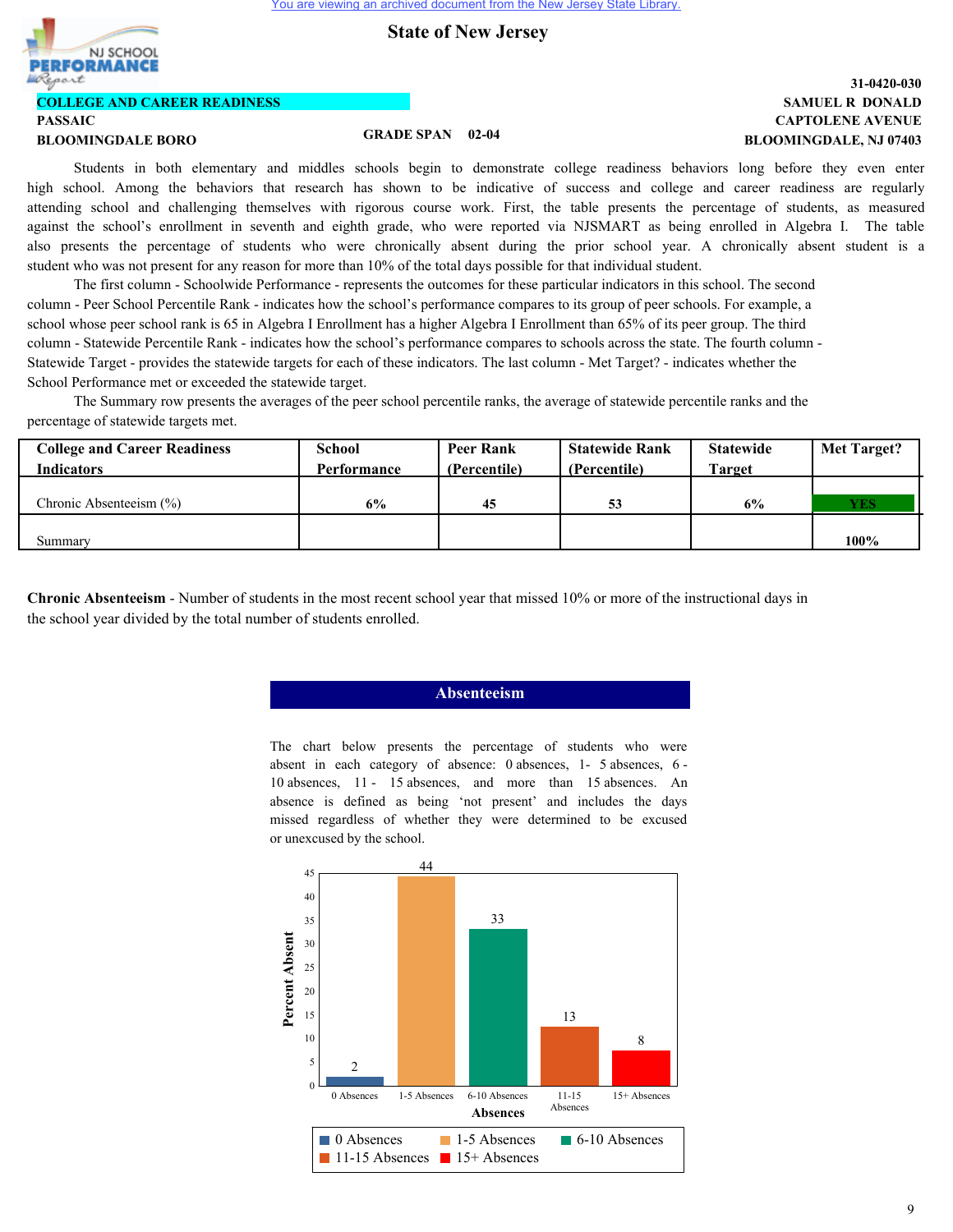**State of New Jersey**



**STUDENT GROWTH**

## **CAPTOLENE AVENUE SAMUEL R DONALD 31-0420-030 BLOOMINGDALE, NJ 07403**

**PASSAIC BLOOMINGDALE BORO GRADE SPAN 02-04**

This section of the performance report presents data about student growth, utilizing the Student Growth Percentile Methodology (SGP). SGP creates a measure of how students progressed in grades 4 through 8 in NJ ASK Language Arts Literacy and Math when compared to other students with a similar NJ ASK test score history. A short video explaining the methodology can be found here: http://www.state.nj.us/education/njsmart/performance/

The first column - Schoolwide Performance - presents the schoolwide median growth score in either Language Arts Literacy or Math for all students in the school. The second column - Peer Rank - indicates how the school's growth performance compares to its group of peer schools. The third column - Statewide Rank - indicates how a school compares to schools across the state. The last column - Met Target? - indicates whether the school's performance met or exceeded the target.

The summary row presents the averages of the peer school percentile ranks, the averages of statewide percentile ranks, the percentage of statewide targets met.

| <b>Student Growth Indicators</b>       | <b>Schoolwide</b><br>Performance | Peer Rank<br>(Percentile) | <b>Statewide Rank</b><br>(Percentile) | <b>Statewide</b><br><b>Target</b> | Met Target? |
|----------------------------------------|----------------------------------|---------------------------|---------------------------------------|-----------------------------------|-------------|
|                                        |                                  |                           |                                       |                                   |             |
| <b>Student Growth on Language Arts</b> | 42                               | 27                        | 16                                    | 35                                | <b>YES</b>  |
|                                        |                                  |                           |                                       |                                   |             |
| <b>Student Growth on Math</b>          | 23                               | 17                        |                                       | 35                                | <b>NO</b>   |
|                                        |                                  |                           |                                       |                                   |             |
|                                        |                                  | 22                        |                                       |                                   | 50%         |

## **Student Growth**

This table presents for all students with growth scores the interaction between their proficiency level on NJASK and their growth scores. For example, in the top left cell the percentage of students who are both partially proficient AND also demonstrating low growth is displayed.

|                               | <b>GROWTH</b> |                |             |  |  |
|-------------------------------|---------------|----------------|-------------|--|--|
|                               | Low           | <b>Typical</b> | <b>High</b> |  |  |
| Partially<br>Proficient       | 26%           | 12%            | 4%          |  |  |
| Proficient                    | 13%           | 18%            | 21%         |  |  |
| <b>Advanced</b><br>Proficient | 0%            | 0%             | 6%          |  |  |

 **Language Arts**

|                               | <b>GROWTH</b> |                |       |  |
|-------------------------------|---------------|----------------|-------|--|
|                               | Low           | <b>Typical</b> | High  |  |
| Partially<br>Proficient       | 24%           | $7\%$          | $1\%$ |  |
| Proficient                    | 34%           | 16%            | $4\%$ |  |
| <b>Advanced</b><br>Proficient | 3%            | 7%             | 3%    |  |

 **Math**

**Low Growth** is defined as an **Student Growth Percentile score less than 35**. **Typical Growth** is defined as an **Student Growth Percentile score between 35 and 65. High Growth** is defined as a **Student Growth Percentile score higher than 65.**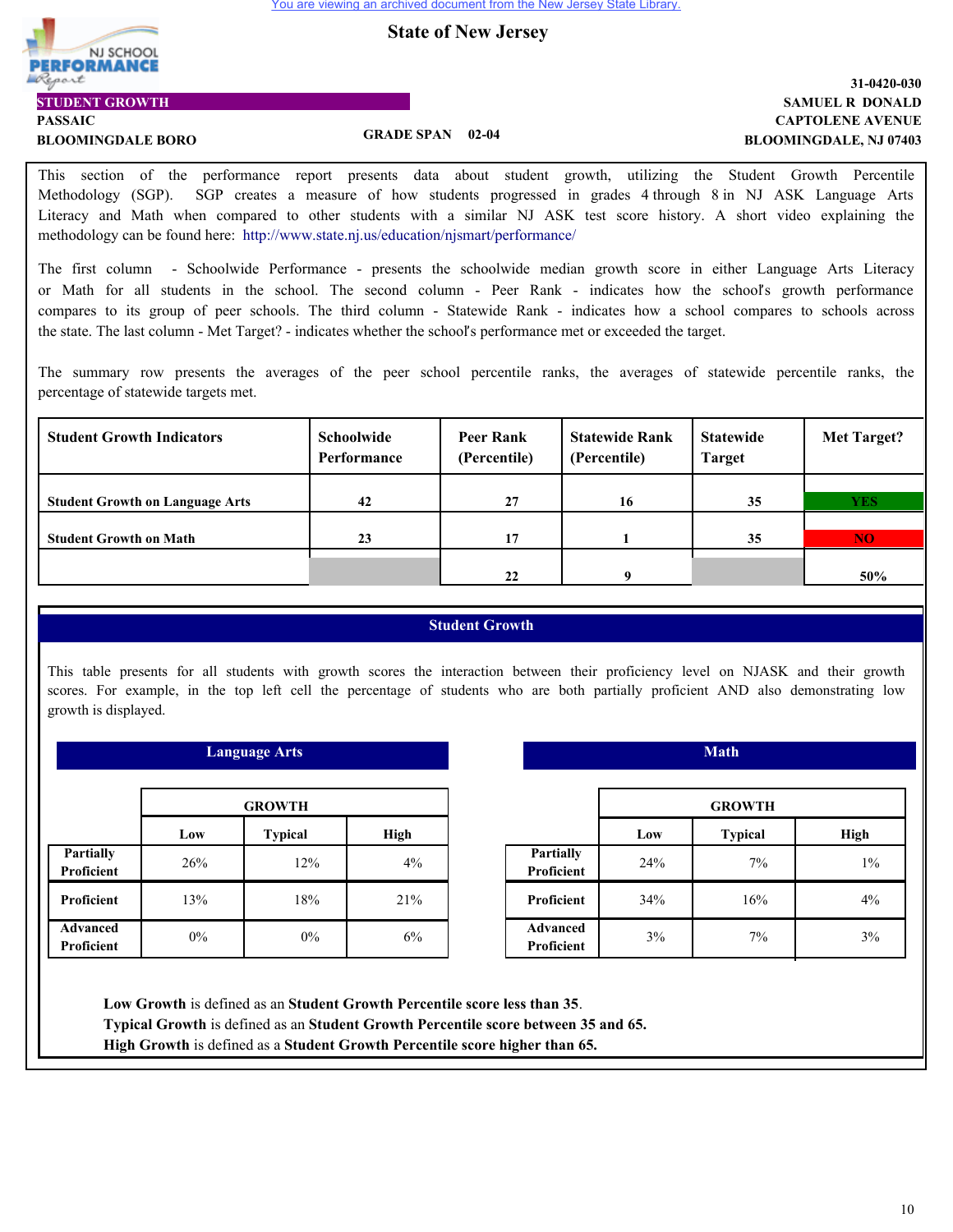

# **State of New Jersey**

| PERFORMANCE                          |                                |                               |
|--------------------------------------|--------------------------------|-------------------------------|
| Report                               |                                | 31-0420-030                   |
| <b>WITHIN SCHOOL ACHIEVEMENT GAP</b> |                                | <b>SAMUEL R DONALD</b>        |
| <b>PASSAIC</b>                       |                                | <b>CAPTOLENE AVENUE</b>       |
| <b>BLOOMINGDALE BORO</b>             | <b>GRADE SPAN</b><br>$02 - 04$ | <b>BLOOMINGDALE, NJ 07403</b> |

This section of the performance report presents data about the achievement gap that exists within a school - as measured by the difference between the students' scale scores at the 25th and 75th percentile in the school, the so-called Interquartile Range (IQR). Taken together with an understanding of the overall and average achievement levels in the school, the IQR furthers an understanding of the range of student outcomes that exist in a school. A school gap smaller than the state gap indicates that the school's range of student outcomes is narrower than the state's while a school gap larger than the state gap indicates that the school's range of student outcomes is larger than the state's.

#### **Grade Level - 03 Grade Level - 03**

#### **NJ ASK Language Arts 25th %ile vs 75th%ile**

This table presents the scale scores associated with students at the bottom (0th percentile), the 25th percentile, the 50th percentile, the 75th percentile and the top (99th percentile) of school's distribution

| Percentile       | <b>Scale Score</b>                 |                                   | Percentile       |                                    | <b>Scale Score</b>  |
|------------------|------------------------------------|-----------------------------------|------------------|------------------------------------|---------------------|
| 99th             | 269                                |                                   | 99th             |                                    | 300                 |
| 75th             | 227                                |                                   | 75th             |                                    | 272                 |
| <b>50th</b>      | 213                                |                                   | <b>50th</b>      |                                    | 257                 |
| 25 <sub>th</sub> | 200                                |                                   | 25 <sub>th</sub> |                                    | 225                 |
| 0th              | 167                                |                                   | 0th              |                                    | 160                 |
|                  | <b>Scale Score Gap</b><br>- School | <b>Scale Score Gap</b><br>- State |                  | <b>Scale Score Gap</b><br>- School | Scale Sco<br>$-Sti$ |
| 25th vs 75th Gap | 27                                 | 28                                | 25th vs 75th Gap | 47                                 | 61                  |

### **Grade Level - 04 Grade Level - 04**

#### **NJ ASK Language Arts 25th %ile vs 75th%ile**

This table presents the scale scores associated with students at the bottom (0th percentile), the 25th percentile, the 50th percentile, the 75th percentile and the top (99th percentile) of school's distribution

| <b>Scale Score</b> |
|--------------------|
| 252                |
| 216                |
| 202                |
| 190                |
| 160                |
|                    |

|                  | <b>Scale Score Gap</b><br>- School | <b>Scale Score Gap</b><br>- State |                  | <b>Scale Score Gap</b><br>- School | <b>Scale Sco</b><br>- St: |
|------------------|------------------------------------|-----------------------------------|------------------|------------------------------------|---------------------------|
| 25th vs 75th Gap | 26                                 | $\mathfrak{z}_1$                  | 25th vs 75th Gap | 45                                 | 56                        |

#### **NJ ASK Math 25th %ile vs 75th%ile**

This table presents the scale scores associated with students at the bottom (0th percentile), the 25th percentile, the 50th percentile, the 75th percentile and the top (99th percentile) of school's distribution

| <b>Scale Score</b> |                        | Percentile       |                        | <b>Scale Score</b>     |
|--------------------|------------------------|------------------|------------------------|------------------------|
| 269                |                        | 99th             |                        | 300                    |
| 227                |                        | 75th             |                        | 272                    |
| 213                |                        | <b>50th</b>      |                        | 257                    |
| 200                |                        | 25 <sub>th</sub> |                        | 225                    |
| 167                |                        | 0th              |                        | 160                    |
| e Gap              | <b>Scale Score Gap</b> |                  | <b>Scale Score Gap</b> | <b>Scale Score Gap</b> |

| -------                            |          |                  |          |         |
|------------------------------------|----------|------------------|----------|---------|
| :hool                              | - State  |                  | - School | - State |
| $\sim$<br>$\overline{\phantom{a}}$ | າດ<br>40 | 25th vs 75th Gap |          | υı      |

#### **NJ ASK Math 25th %ile vs 75th%ile**

This table presents the scale scores associated with students at the bottom (0th percentile), the 25th percentile, the 50th percentile, the 75th percentile and the top (99th percentile) of school's distribution

| <b>Scale Score</b> | Percentile       | <b>Scale Score</b> |
|--------------------|------------------|--------------------|
| 252                | 99th             | 284                |
| 216                | 75th             | 231                |
| 202                | <b>50th</b>      | 208                |
| 190                | 25 <sub>th</sub> | 186                |
| 160                | 0th              | 149                |

| core Gap<br>:hool | <b>Scale Score Gap</b><br>- State |                  | <b>Scale Score Gap</b><br>- School | <b>Scale Score Gap</b><br>- State |
|-------------------|-----------------------------------|------------------|------------------------------------|-----------------------------------|
| 26                |                                   | 25th vs 75th Gap | 45                                 | 56                                |

 $\overline{1}$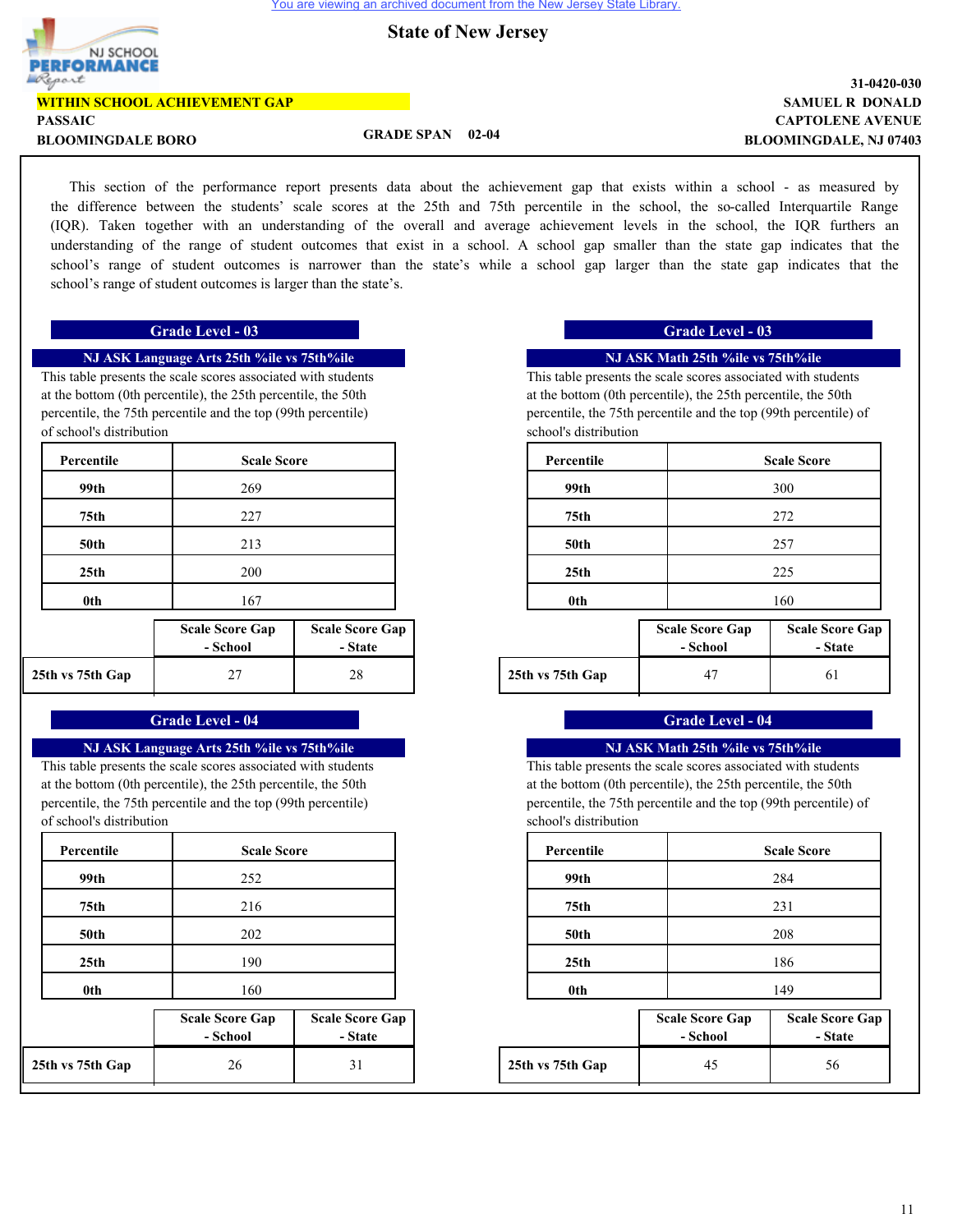![](_page_13_Picture_2.jpeg)

#### **PASSAIC BLOOMINGDALE BORO GRADE SPAN 02-04 SCHOOL CLIMATE**

**CAPTOLENE AVENUE SAMUEL R DONALD 31-0420-030 BLOOMINGDALE, NJ 07403**

## **Length of School Day**

This table presents the amount of time a school is in session for a typical student on a normal school day.

|         | <b>School</b> |
|---------|---------------|
| 2011-12 | 6 Hrs 35 Mins |

#### **Student Suspension Rate Student Expulsions**

This table presents the percentage of students who were suspended one or more times during the school year.

|         | <b>School</b> |
|---------|---------------|
| 2011-12 | $0.0\%$       |

### **Instructional Time**

This table presents the amount of time that a typical student is engaged in instructional activities under the supervision of a certified teacher.

| 2011-12            | School             |
|--------------------|--------------------|
| <b>Full Time</b>   | 5 Hrs 55 Mins.     |
| <b>Shared Time</b> | $0$ Hrs. $0$ Mins. |

This table presents the number of students who were expelled from the school and district during the school year.

| School  |         | <b>School</b> |
|---------|---------|---------------|
| $0.0\%$ | 2011-12 |               |
|         |         |               |

### **Student to Staff Ratio**

This table presents the count of students per faculty member or administrator in the school. All staff are counted in full-time equivalents.

| 2011-12               | <b>School</b> |
|-----------------------|---------------|
| <b>Faculty</b>        | 13.1          |
| <b>Administrators</b> | 204.0         |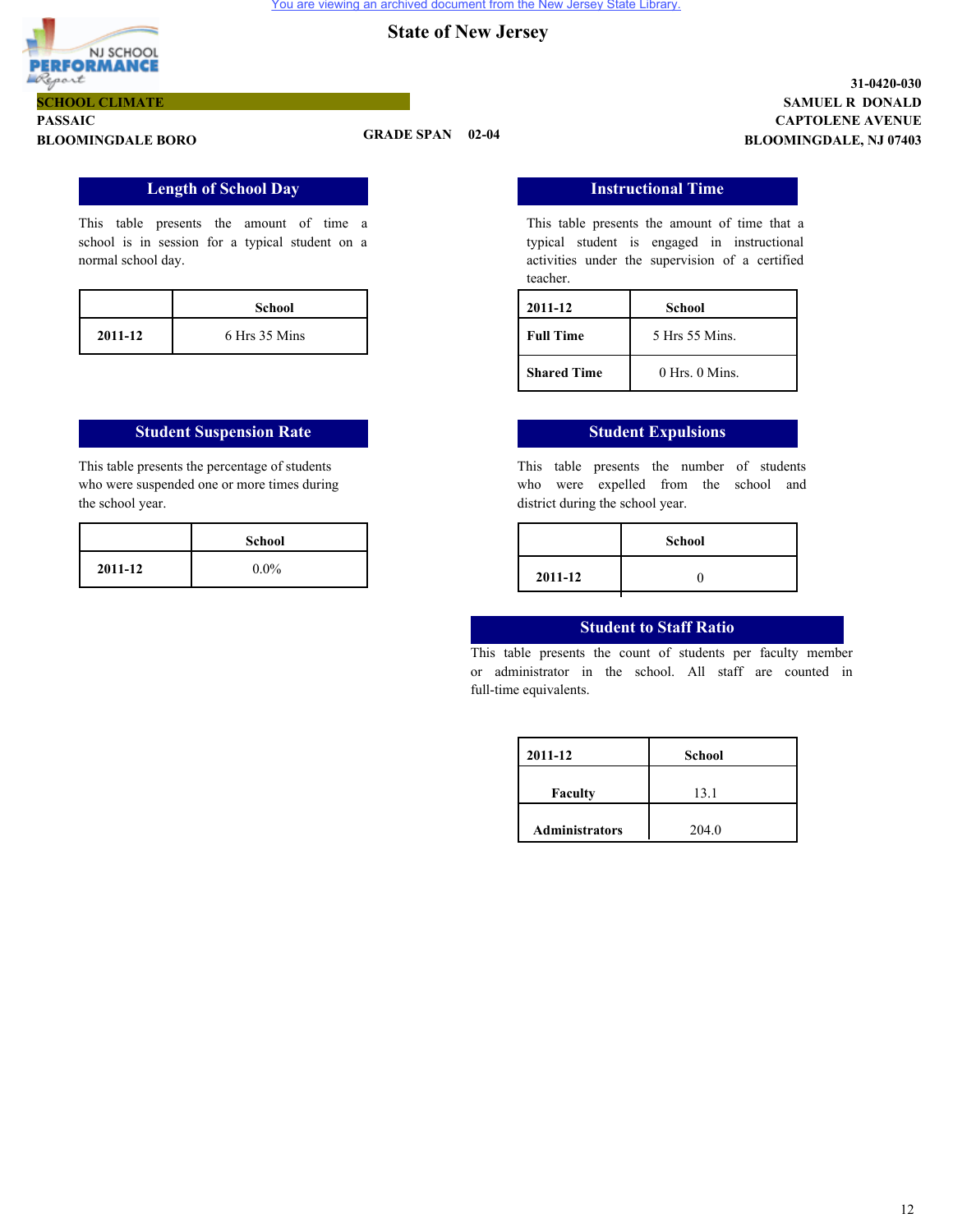#### **SCHOOL PEER GROUP SAMUEL R DONALD 31-0420-030**

This table presents the list of peer schools in alphabetical order by county name that was created specifically for this school (highlighted in yellow). Peer schools are drawn from across the state and represent schools that have similar grade configurations and that are educating students of similar demographic characteristics, as measured by enrollment in Free/Reduced Lunch Programs, Limited English Proficiency or Special Education Programs.

| <b>COUNTY NAME</b> | <b>DISTRICT NAME</b>                  | <b>SCHOOL NAME</b>               | CDS<br><b>CODE</b>           | <b>GRADE</b><br><b>SPAN</b> | <b>FRPL</b> | <b>LEP</b> | <b>SpED</b> |
|--------------------|---------------------------------------|----------------------------------|------------------------------|-----------------------------|-------------|------------|-------------|
| <b>BERGEN</b>      | <b>MAHWAH TWP</b>                     | <b>JOYCE KILMER</b>              | 03-2900-075 04-05            |                             | 11.0%       | $1.1\%$    | 13.4%       |
| <b>BERGEN</b>      | <b>MAYWOOD BORO</b>                   | <b>MEMORIAL</b>                  | 03-3060-070 PK-03            |                             | 17.6%       | $5.5\%$    | $10.6\%$    |
| <b>BERGEN</b>      | NORTH ARLINGTON BORO                  | <b>JEFFERSON</b>                 | 03-3600-060 KG-05            |                             | 25.7%       | 13.3%      | 3.9%        |
| <b>BERGEN</b>      | <b>SADDLE BROOK TWP</b>               | <b>LONG MEMORIAL</b>             | 03-4610-090 KG-06            |                             | 11.4%       | $1.3\%$    | 14.7%       |
| <b>BERGEN</b>      | <b>WESTWOOD REGIONAL</b>              | <b>BERKELEY AVE</b>              | 03-5755-060 KG-05            |                             | 24.8%       | 11.8%      | 8.2%        |
| <b>BURLINGTON</b>  | BORDENTOWN REGIONAL                   | <b>MAC FARLAND INTERMEDIATE</b>  | 05-0475-090 04-05            |                             | 18.0%       | 1.9%       | 22.1%       |
| <b>BURLINGTON</b>  | <b>LUMBERTON TWP</b>                  | <b>ASHBROOK ELEM SCH</b>         | 05-2850-010 02-03            |                             | 14.9%       | 1.5%       | 17.0%       |
| <b>BURLINGTON</b>  | MOUNT LAUREL TWP                      | <b>FLEETWOOD</b>                 | 05-3440-045 PK-04            |                             | 16.3%       | $3.0\%$    | 14.4%       |
| <b>CAPE MAY</b>    | <b>UPPER TWP</b>                      | <b>UPPER TOWNSHIP ELEM</b>       | 09-5340-050 03-05            |                             | 15.9%       | $0.7\%$    | 20.0%       |
| <b>ESSEX</b>       | <b>MONTCLAIR TOWN</b>                 | <b>CHARLES H BULLOCK SCH</b>     | 13-3310-060 KG-05            |                             | 11.4%       | $0.0\%$    | 15.0%       |
| <b>ESSEX</b>       | <b>SOUTH</b>                          | <b>JEFFERSON</b>                 | 13-4900-090 PK-05            |                             | 15.3%       | $0.0\%$    | 20.7%       |
| <b>GLOUCESTER</b>  | ORANGE-MAPLEWOOD<br><b>MANTUA TWP</b> | <b>SEWELL</b>                    | 15-2990-050 KG-03            |                             | 10.2%       | $0.0\%$    | 13.6%       |
| <b>GLOUCESTER</b>  | <b>WASHINGTON TWP</b>                 | <b>BIRCHES</b>                   | 15-5500-027 01-05            |                             | 16.6%       | $0.0\%$    | 23.9%       |
| <b>MERCER</b>      | <b>HAMILTON TWP</b>                   | <b>SAYEN</b>                     | 21-1950-240 PK-05            |                             | 13.4%       | $0.0\%$    | 17.3%       |
| <b>MERCER</b>      | <b>LAWRENCE TWP</b>                   | <b>ELDRIDGE PARK SCHOOL</b>      | 21-2580-080 KG-03            |                             | 21.6%       | $7.2\%$    | 13.6%       |
| <b>MERCER</b>      | PRINCETON REGIONAL                    | <b>JOHNSON PARK SCHOOL</b>       | 21-4255-070 PK-05            |                             | 21.1%       | $5.1\%$    | 17.7%       |
| <b>MIDDLESEX</b>   | <b>EDISON TWP</b>                     | <b>WASHINGTON</b>                | 23-1290-150 PK-05            |                             | 26.6%       | 11.4%      | 11.8%       |
| <b>MIDDLESEX</b>   | MIDDLESEX BORO                        | <b>HAZELWOOD</b>                 | 23-3140-065 PK-03            |                             | 13.5%       | $2.4\%$    | 12.2%       |
| <b>MIDDLESEX</b>   | <b>SOUTH BRUNSWICK TWP</b>            | <b>BROOKS CROSSING ELEM SCH</b>  | 23-4860-085 KG-05            |                             | $10.0\%$    | 3.7%       | $7.0\%$     |
| <b>MONMOUTH</b>    | <b>HOWELL TWP</b>                     | <b>ALDRICH</b>                   | 25-2290-005 KG-05            |                             | 11.0%       | $0.2\%$    | 15.0%       |
| <b>MORRIS</b>      | <b>JEFFERSON TWP</b>                  | <b>ARTHUR STANLICK</b>           | 27-2380-028 03-05            |                             | 13.5%       | $0.0\%$    | 19.8%       |
| <b>MORRIS</b>      | <b>LINCOLN PARK BORO</b>              | <b>LINCOLN PARK ELEM</b>         | 27-2650-035 PK-04            |                             | 18.1%       | $5.6\%$    | 11.3%       |
| <b>MORRIS</b>      | <b>MOUNT OLIVE TWP</b>                | <b>CHESTER M STEPHENS SCHOOL</b> | 27-3450-050 KG-05            |                             | 13.2%       | 2.8%       | 13.6%       |
| <b>OCEAN</b>       | <b>BRICK TWP</b>                      | <b>HERBERTSVILLE ELEM</b>        | 29-0530-040 01-05 16.7% 0.0% |                             |             |            | 22.0%       |
| <b>OCEAN</b>       | POINT PLEASANT BORO                   | NELLIE F BENNETT ELEM SCH        | 29-4210-055 PK-05            |                             | 10.2%       | $2.2\%$    | 10.4%       |
| <b>OCEAN</b>       | TOMS RIVER REGIONAL                   | <b>HOOPER AVE ELEM</b>           | 29-5190-075 KG-05            |                             | 12.6%       | $0.0\%$    | 15.7%       |
| <b>PASSAIC</b>     | <b>BLOOMINGDALE BORO</b>              | <b>SAMUEL R DONALD</b>           | $31 - 0420 - 030$ 02-04      |                             | 17.7%       | $2.0\%$    | 19.6%       |
| <b>SOMERSET</b>    | HILLSBOROUGH TWP                      | <b>SUNNYMEAD</b>                 | 35-2170-060 KG-04            |                             | 16.5%       | $4.4\%$    | 13.4%       |
| <b>SUSSEX</b>      | <b>VERNON TWP</b>                     | <b>CEDAR MOUNTAIN SCHOOL</b>     | 37-5360-023 01-04            |                             | 16.5%       | $0.3\%$    | 22.4%       |
| <b>WARREN</b>      | <b>BLAIRSTOWN TWP</b>                 | <b>BLAIRSTOWN ELEMENTARY</b>     | 41-0400-030 PK-06            |                             | 13.4%       | $0.0\%$    | 17.7%       |
| <b>WARREN</b>      | <b>WASHINGTON TWP</b>                 | <b>BRASS CASTLE</b>              | 41-5530-040 PK-06            |                             | 11.3%       | $0.0\%$    | 14.8%       |
|                    |                                       |                                  |                              |                             |             |            |             |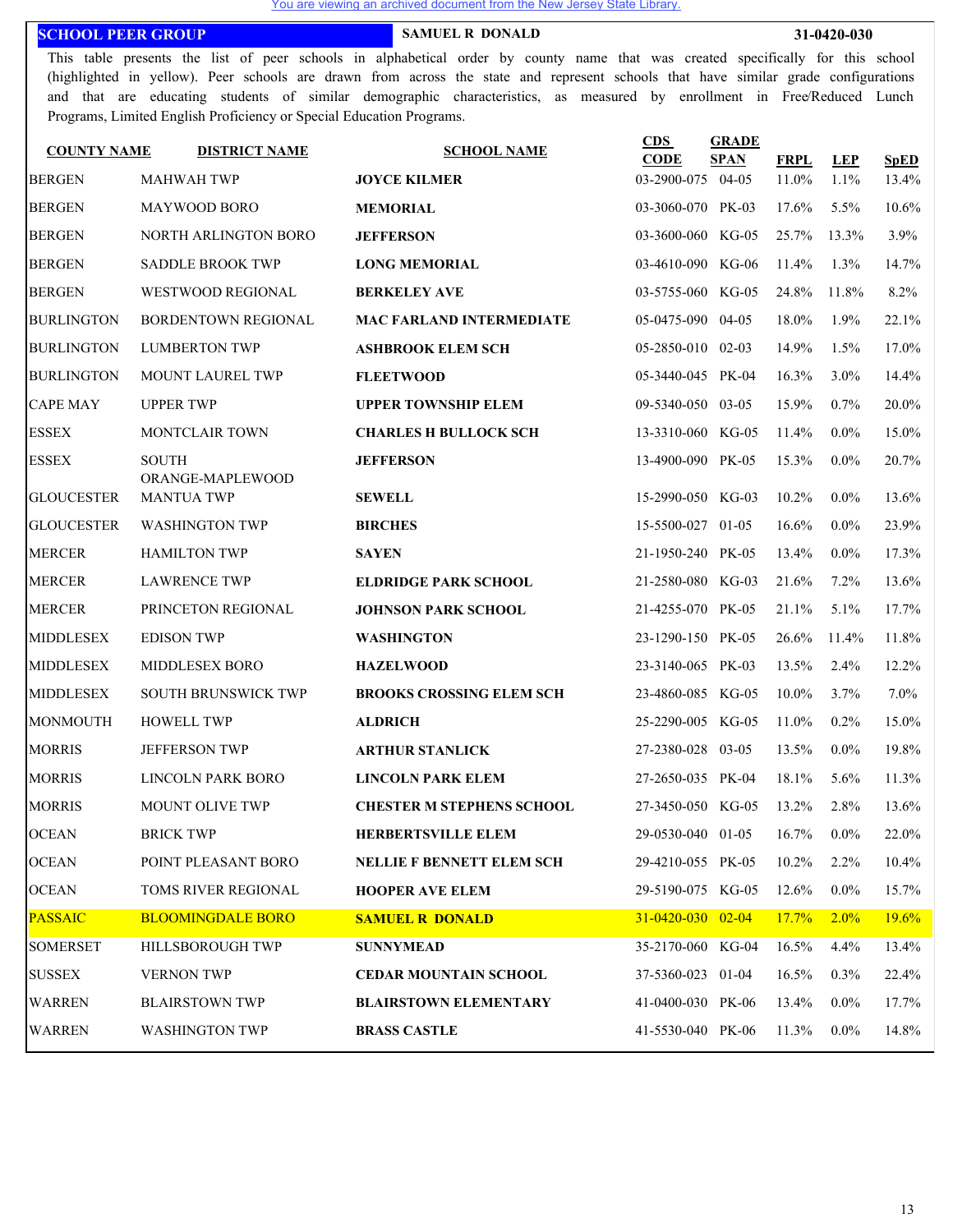**State of New Jersey** 

![](_page_15_Picture_2.jpeg)

**PASSAIC**

**OVERVIEW**

# **GLENWILD AVENUE WALTER T BERGEN 31-0420-050 BLOOMINGDALE, NJ 07403**

<sup>1</sup> This school's academic performance **is about average when compared** to schools across the state. Additionally, its academic performance **lags in comparison** to its peers. This school's college and career readiness **is high when compared** to schools across the state. Additionally, its college and career readiness **is very high when compared** to its peers. This school's student growth performance **is high when compared** to schools across the state. Additionally, its student growth performance **is high when compared** to its peers.

| <b>Performance Areas</b>            | <b>Peer Rank (Percentile)</b> | <b>Statewide Rank</b> | <b>Percent of</b>  | <b>Improvement Status</b> |
|-------------------------------------|-------------------------------|-----------------------|--------------------|---------------------------|
|                                     |                               | (Percentile)          | <b>Targets Met</b> |                           |
|                                     |                               |                       |                    | N/A                       |
| <b>Academic Achievement</b>         | 26                            | 51                    | 83%                |                           |
|                                     |                               |                       |                    | <b>Rationale</b>          |
| <b>College and Career Readiness</b> | 82                            | 71                    | $100\%$            |                           |
|                                     |                               |                       |                    | N/A                       |
| <b>Student Growth</b>               | 64                            | 72                    | $100\%$            |                           |

**Very High Performance** is defined as being **equal to or above the 80.0th percentile.**

**High Performance** is defined as being **between the 60.0th and 79.9th percentiles.**

**Average Performance** is defined as being **between the 40.0th and 59.9th percentiles.**

**Lagging Performance** is defined as being **between the 20.0th and 39.9th percentiles.**

**Significantly Lagging Performance** is defined as being **equal to or below the 19.9th percentile.**

**Peer Schools** are schools that have similar grade levels and students with similar demographic characteristics, such as the percentage of students qualifying for Free/Reduced Lunch, Limited English Proficiency programs or Special Education programs.

#### **Academic Achievement**

This school outperforms **51%** of schools statewide as noted by its statewide percentile ranking and **26%** of schools educating students with similar demographic characteristics as noted in its peer school percentile ranking in the performance area of Academic Achievement. Additionally, this school is meeting **83%** of its performance targets in the area of Academic Achievement.

**BLOOMINGDALE BORO GRADE SPAN 05-08**

#### **College and Career Readiness**

This school outperforms **71%** of schools statewide as noted by its statewide percentile ranking and **82%** of schools educating students with similar demographic characteristics as noted in its peer school percentile ranking in the performance area of College and Career Readiness. Additionally, this school is meeting **100%** of its performance targets in the area of College and Career Readiness.

# **Student Growth**

This school outperforms **72**% of schools statewide as noted by its statewide percentile ranking and **64%** of schools educating students with similar demographic characteristics as noted in its peer school percentile ranking in the performance area of Student Growth. Additionally, this school is meeting **100%** percentage of its performance targets in the area of Student Growth.

Academic Achievement measures the content knowledge students have in language arts literacy and math. For elementary and middle schools, this includes measures of the school's proficiency rate on both the Language Arts Literacy and Math sections of the New Jersey Assessment of Skills and Knowledge (NJ ASK). A proficiency rate is calculated by summing the count of students who scored either proficient or advanced proficient on the assessment and dividing by the count of valid test scores.

College and Career readiness measures the degree to which students are demonstrating behaviors that are indicative of future attendance and/or success in college and careers. For all elementary and middle schools, this includes a measurement of how many students are chronically absent. For schools with middle school grades, it also includes a measurement of how many students take Algebra I in either seventh or eighth grade.

![](_page_15_Picture_20.jpeg)

Student Growth measures the performance of students from one year to the next on the New Jersey Assessment of Skills and Knowledge (NJ ASK) in Language Arts Literacy and Math when compared to students with a similar history of performance on NJ-ASK.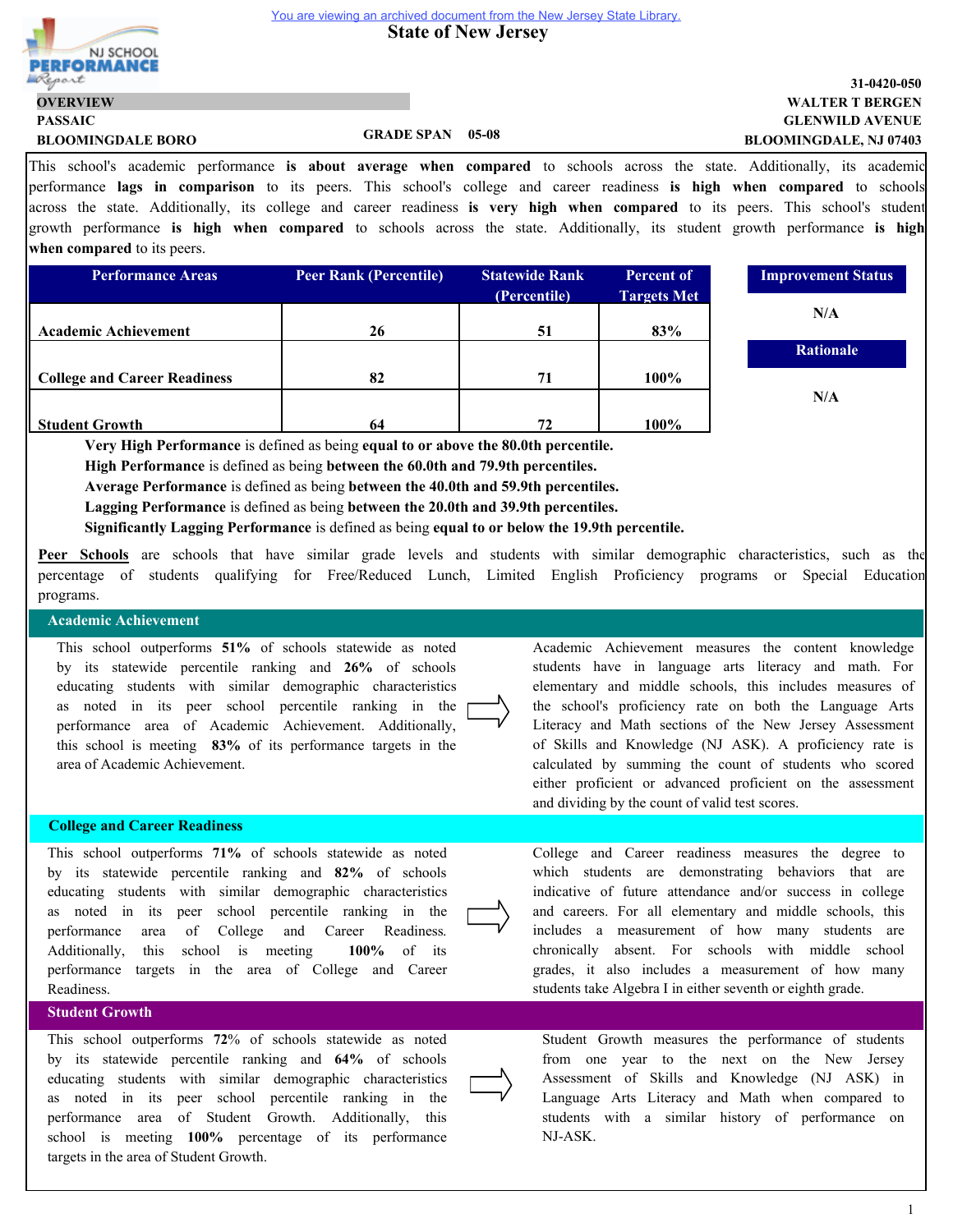**State of New Jersey** 

![](_page_16_Picture_2.jpeg)

# **DEMOGRAPHIC INFORMATION**

**PASSAIC**

# **BLOOMINGDALE BORO GRADE SPAN 05-08**

# **Enrollment by Grade**

This graph presents the count of students who were 'on roll' by grade in October of each school year.

![](_page_16_Figure_9.jpeg)

Note: "UG" represents the count of students who are 'on roll' in this school but who are educated in ungraded classrooms, meaning that the classrooms may contain students from multiple grade levels.

| <b>Total School Enrollment</b> |     |  |  |  |
|--------------------------------|-----|--|--|--|
| $ 2010-11$<br>264              |     |  |  |  |
| $12011 - 12$                   | 256 |  |  |  |

![](_page_16_Figure_12.jpeg)

# **Current Year Enrollment by Program Participation**

| 2011-2012                                            | <b>Count of</b><br><b>Students</b> | $%$ of<br><b>Enrollment</b> |  |  |
|------------------------------------------------------|------------------------------------|-----------------------------|--|--|
| <b>Students with Disability</b>                      | 37                                 | 14%                         |  |  |
| <b>Economically Disadvantaged</b><br><b>Students</b> | 35                                 | 13.7%                       |  |  |
| Limited English Proficient<br>Students               |                                    | $0.8\%$                     |  |  |

## **GLENWILD AVENUE WALTER T BERGEN 31-0420-050 BLOOMINGDALE, NJ 07403**

| <b>Language Diversity</b>                                                                          |         |  |  |  |
|----------------------------------------------------------------------------------------------------|---------|--|--|--|
| This table presents the percentage of students who<br>primarily speak each language in their home. |         |  |  |  |
| 2011-12                                                                                            | Percent |  |  |  |
| English                                                                                            | 81.1%   |  |  |  |
| Spanish                                                                                            | $9.1\%$ |  |  |  |
| Polish                                                                                             | 2.8%    |  |  |  |
| Macedonian                                                                                         | 2.0%    |  |  |  |
| Arabic                                                                                             | 1.2%    |  |  |  |
| Chinese                                                                                            | 0.8%    |  |  |  |
| Other                                                                                              | $3.2\%$ |  |  |  |

# **Enrollment by Ethnic/Racial Subgroup**

This graph presents the percentages of enrollment for each subgroup defined by the No Child Left Behind Act of 2001

![](_page_16_Figure_19.jpeg)

# **Enrollment by Gender**

This graph presents the count of students by gender who were 'on roll' in October of each school year.

![](_page_16_Figure_22.jpeg)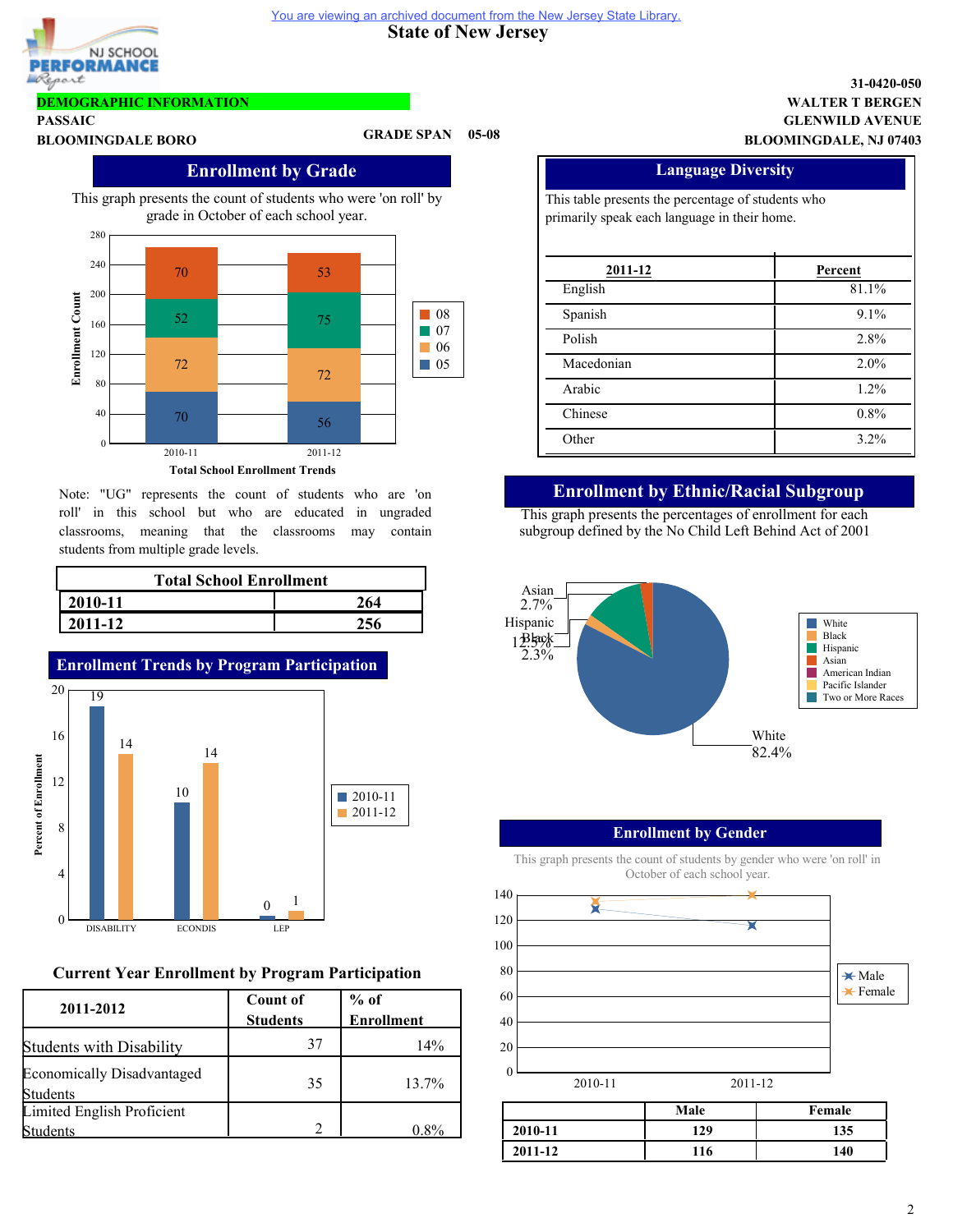![](_page_17_Picture_2.jpeg)

**ACADEMIC ACHIEVEMENT**

# **PASSAIC**

**BLOOMINGDALE BORO GRADE SPAN 05-08**

# **GLENWILD AVENUE WALTER T BERGEN 31-0420-050 BLOOMINGDALE, NJ 07403**

Academic Achievement measures the content knowledge students have in language arts literacy and math. In elementary and middle school, this includes the outcomes of the New Jersey Assessment of Skills and Knowledge (NJASK). The first column - Schoolwide Performance - in the table below includes measures of the total schoolwide proficiency rate in both language arts literacy and math across multiple administrations of the assessment . The second column - Peer School Percentile Rank - indicates where the school's proficiency rate compares to its group of peer schools. For example, a school that has a peer school percentile rank of 65 has a proficiency rate that is higher than 65% of its peer schools. The third column - Statewide Percentile Rank - indicates where the school's proficiency rate compares to schools across the state. For example, a school that has a statewide percentile rank of 30 has a proficiency rate that is higher than 30% of all schools with HSPA scores statewide. The last column - Percent of Targets Met presents the percentage of progress targets met as defined by the NJDOE's NCLB waiver.

The Summary row presents the averages of the peer school percentile ranks, the average of statewide percentile ranks and the percentage of statewide targets met.

| <b>Academic Achievement Indicators</b>    | <b>Schoolwide</b><br>Performance | Peer Rank<br>(Percentile) | <b>State Rank</b><br>(Percentile) | <b>Percent of Targets</b><br>Met |
|-------------------------------------------|----------------------------------|---------------------------|-----------------------------------|----------------------------------|
| NJASK Language Arts Proficiency and above | 72%                              | 32                        | 57                                | 100%                             |
| NJASK Math Proficiency and above          | 73%                              | 19                        | 45                                | 67%                              |
| <b>SUMMARY - Academic Achievement</b>     |                                  | 26                        | 51                                | 83%                              |

# **NCLB Progress Targets - Language Arts Literacy**

This table presents the Progress Targets as uniquely calculated for each subgroup in each school under NJDOE's NCLB waiver. The methodology as defined by the United States Department of Education - is calculated so that each subgroup will halve the gap between their 2011 proficiency rate and 100% proficiency by 2017.

| <b>Subgroups</b>                       | <b>Total Valid</b><br><b>Scores</b> | Pass<br>Rate | <b>Target</b> | Met<br>Target? |
|----------------------------------------|-------------------------------------|--------------|---------------|----------------|
| Schoolwide                             | 244                                 | 72.1         | 75.1          | YES*           |
| White                                  | 207                                 | 73.5         | 76.8          | YES*           |
| <b>Black</b>                           |                                     |              |               |                |
| Hispanic                               |                                     |              |               |                |
| American Indian                        |                                     |              |               |                |
| Asian                                  |                                     |              |               |                |
| Two or More Races                      |                                     |              |               |                |
| <b>Students with Disability</b>        | 43                                  | 34.9         | 41.1          | YES*           |
| Limited English<br>Proficient Students |                                     |              |               |                |
| Economically<br>Disadvantaged Students | 30                                  | 63.3         |               |                |

**YES\* = Met Progress Target(Confidence Interval Applied)** Data is presented for subgroups when the count is high enough under NCLB suppression rules.

**Proficiency Trends - Language Arts Literacy**

This graph presents the percentage of students who scored in the Advanced Proficient, Proficient and Partially Proficient categories of the statewide Language Arts Literacy assessment over the prior four years.

![](_page_17_Figure_17.jpeg)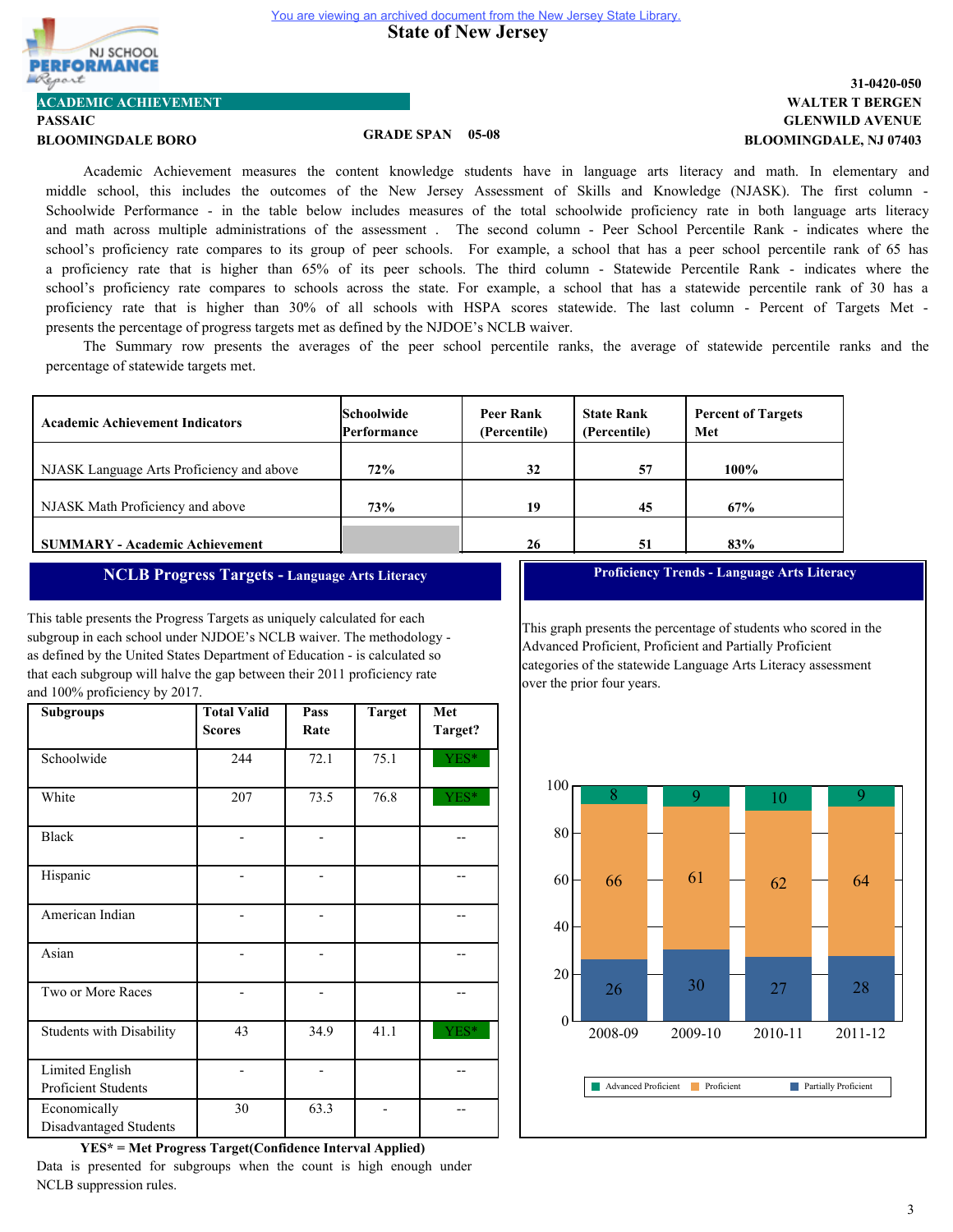![](_page_18_Picture_0.jpeg)

#### **State of New Jersey**  You are viewing an archived document from the New Jersey State Library.

**ACADEMIC ACHIEVEMENT**

# **PASSAIC**

**BLOOMINGDALE BORO GRADE SPAN 05-08**

# **GLENWILD AVENUE WALTER T BERGEN BLOOMINGDALE, NJ 07403**

**31-0420-050**

# **NCLB Progress Targets - Math**

This table presents the Progress Targets as uniquely calculated for each subgroup in each school under NJDOE's NCLB waiver. The methodology as defined by the United States Department of Education - is calculated so that each subgroup will halve the gap between their 2011 proficiency rate and 100% proficiency by 2017.

| <b>Subgroups</b>                       | <b>Total Valid</b><br><b>Scores</b> | Pass<br>Rate | <b>Target</b> | Met<br>Target?         |
|----------------------------------------|-------------------------------------|--------------|---------------|------------------------|
| Schoolwide                             | 244                                 | 73           | 77.9          | YES*                   |
| White                                  | 207                                 | 72.9         | 78.8          | YES*                   |
| <b>Black</b>                           |                                     |              |               | $-$                    |
| Hispanic                               |                                     |              |               |                        |
| American Indian                        |                                     |              |               |                        |
| Asian                                  |                                     |              |               | --                     |
| Two or More Races                      |                                     |              |               | --                     |
| <b>Students with Disability</b>        | 43                                  | 23.3         | 39.4          | $\overline{\text{NO}}$ |
| Limited English<br>Proficient Students |                                     |              |               | $-$                    |
| Economically<br>Disadvantaged Students | 30                                  | 73.3         |               |                        |

**YES\* = Met Progress Target(Confidence Interval Applied)**

Data is presented for subgroups when the count is high enough under NCLB suppression rules.

**Proficiency Trends - Math** 

This graph presents the percentage of students who scored in the Advanced Proficient, Proficient and Partially Proficient categories of the statewide Math assessment over the prior four years.

![](_page_18_Figure_14.jpeg)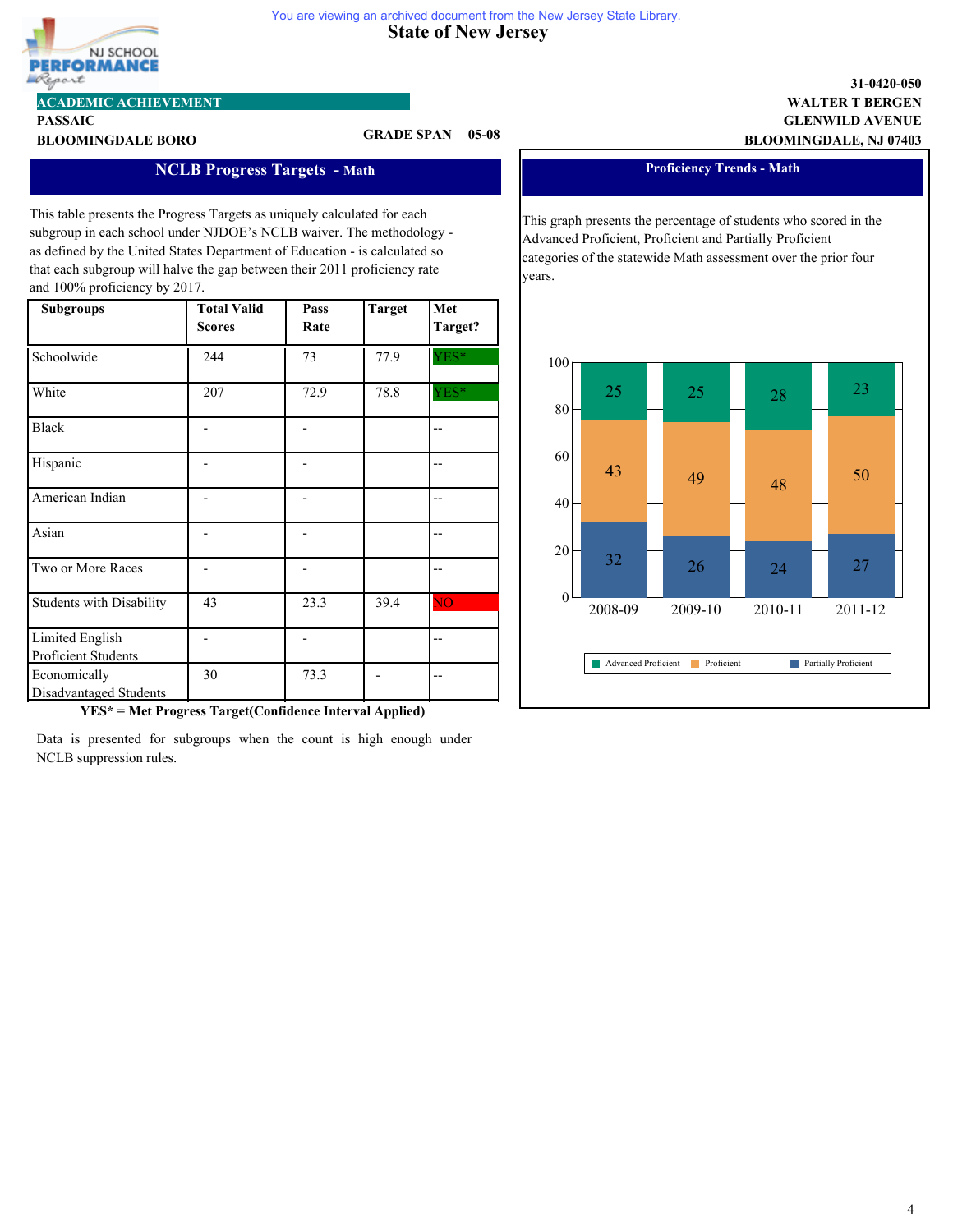![](_page_19_Picture_1.jpeg)

#### **PASSAIC ACADEMIC ACHIEVEMENT**

# **BLOOMINGDALE BORO GRADE SPAN 05-08**

## **NJASK Results - Language Arts Literacy Grade Level - 05**

This table presents the grade level proficiency results, as measured by NJASK, in Advanced Proficient, Proficient, and Partially Proficient categories for all appropriate subgroups.

| <b>Subgroups</b>                           | Advanced<br>Proficient | Proficient | Partially<br>Proficient |
|--------------------------------------------|------------------------|------------|-------------------------|
| Schoolwide                                 | $2\%$                  | 71%        | 27%                     |
| White                                      | 3%                     | 75%        | 23%                     |
| <b>Black</b>                               |                        |            |                         |
| Hispanic                                   |                        |            |                         |
| American Indian                            | N/A                    | N/A        | N/A                     |
| Asian                                      |                        |            |                         |
| Two or More Races                          | N/A                    | N/A        | N/A                     |
| Students w/ Disability                     |                        |            |                         |
| Limited English Proficient Students        |                        |            |                         |
| <b>Economically Disadvantaged Students</b> |                        |            |                         |

Data is presented for subgroups when the count is high enough under NCLB suppression rules.

# **NJASK Results - Language Arts Literacy Grade Level - 06**

This table presents the grade level proficiency results, as measured by NJASK, in Advanced Proficient, Proficient, and Partially Proficient categories for all appropriate subgroups.

| <b>Subgroups</b>                           | Advanced<br>Proficient | Proficient | Partially<br>Proficient |
|--------------------------------------------|------------------------|------------|-------------------------|
| Schoolwide                                 | $4\%$                  | 67%        | 29%                     |
| White                                      | $5\%$                  | 67%        | 28%                     |
| <b>Black</b>                               |                        |            |                         |
| Hispanic                                   |                        |            |                         |
| American Indian                            | N/A                    | N/A        | N/A                     |
| Asian                                      |                        |            |                         |
| Two or More Races                          |                        |            |                         |
| Students w/Disability                      | $0\%$                  | 40%        | 60%                     |
| Limited English Proficient Students        | N/A                    | N/A        | N/A                     |
| <b>Economically Disadvantaged Students</b> |                        |            |                         |

Data is presented for subgroups when the count is high enough under NCLB suppression rules.

### **GLENWILD AVENUE WALTER T BERGEN 31-0420-050 BLOOMINGDALE, NJ 07403**

#### **NJASK Proficiency Trends - Language Arts Literacy - Grade Level - 05**

This graph presents the grade level outcomes in the categories of Advanced Proficient, Proficient, and Partially Proficient over the last four years.

![](_page_19_Figure_15.jpeg)

#### **NJASK Proficiency Trends - Language Arts Literacy - Grade Level - 06**

![](_page_19_Figure_18.jpeg)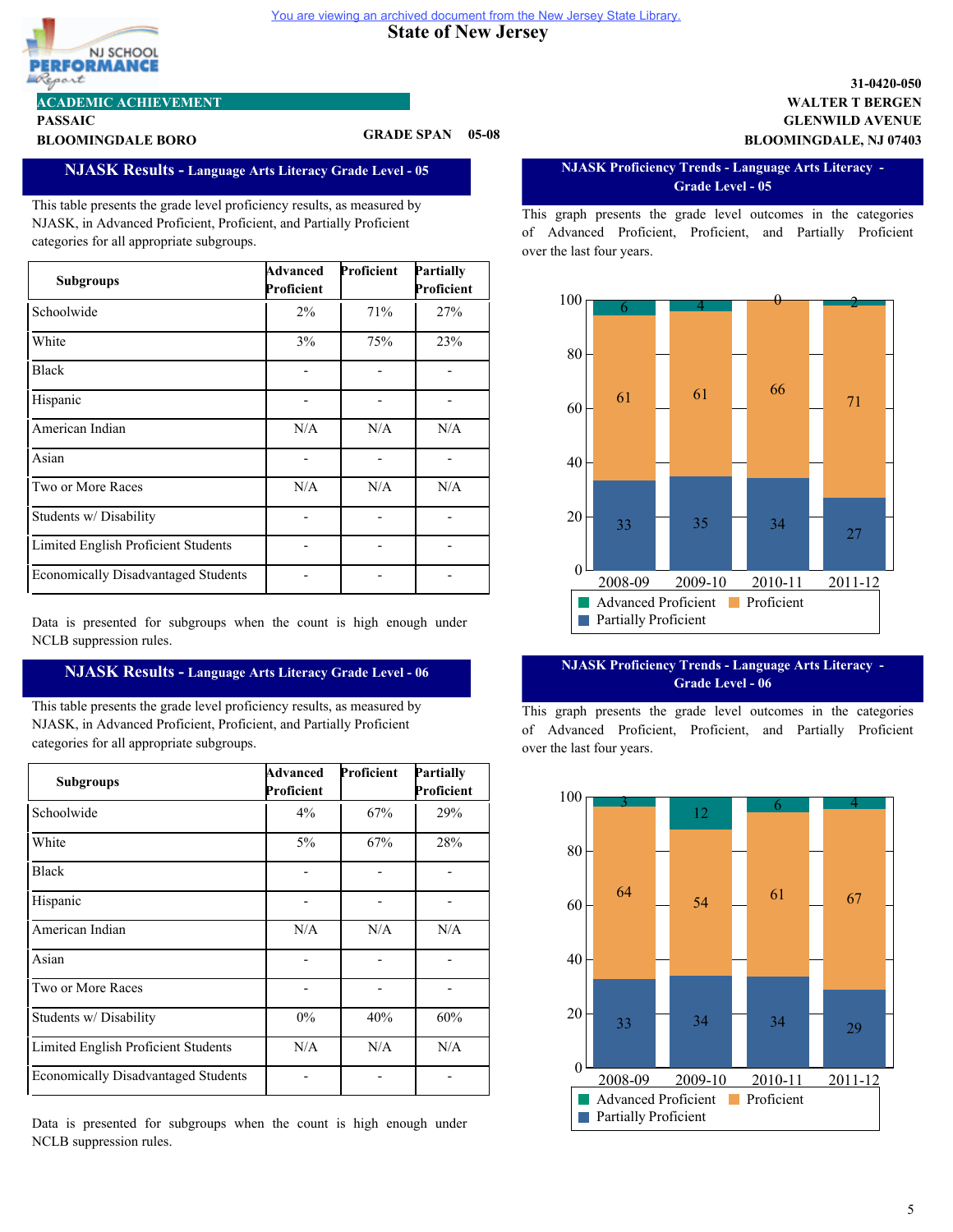![](_page_20_Picture_1.jpeg)

#### **PASSAIC ACADEMIC ACHIEVEMENT**

# **BLOOMINGDALE BORO GRADE SPAN 05-08**

# **NJASK Results - Language Arts Literacy Grade Level - 07**

This table presents the grade level proficiency results, as measured by NJASK, in Advanced Proficient, Proficient, and Partially Proficient categories for all appropriate subgroups.

| <b>Subgroups</b>                           | Advanced<br>Proficient | Proficient | Partially<br>Proficient |
|--------------------------------------------|------------------------|------------|-------------------------|
| Schoolwide                                 | 7%                     | 55%        | 38%                     |
| White                                      | 7%                     | 57%        | 37%                     |
| <b>Black</b>                               | N/A                    | N/A        | N/A                     |
| Hispanic                                   |                        |            |                         |
| American Indian                            | N/A                    | N/A        | N/A                     |
| Asian                                      | N/A                    | N/A        | N/A                     |
| Two or More Races                          | N/A                    | N/A        | N/A                     |
| Students w/ Disability                     |                        |            |                         |
| Limited English Proficient Students        | N/A                    | N/A        | N/A                     |
| <b>Economically Disadvantaged Students</b> |                        |            |                         |

Data is presented for subgroups when the count is high enough under NCLB suppression rules.

# **NJASK Results - Language Arts Literacy Grade Level - 08**

This table presents the grade level proficiency results, as measured by NJASK, in Advanced Proficient, Proficient, and Partially Proficient categories for all appropriate subgroups.

| <b>Subgroups</b>                           | Advanced<br>Proficient | Proficient | Partially<br>Proficient |
|--------------------------------------------|------------------------|------------|-------------------------|
| Schoolwide                                 | 22%                    | 63%        | 15%                     |
| White                                      | 26%                    | 60%        | 15%                     |
| <b>Black</b>                               |                        |            |                         |
| Hispanic                                   |                        |            |                         |
| American Indian                            | N/A                    | N/A        | N/A                     |
| Asian                                      | N/A                    | N/A        | N/A                     |
| Two or More Races                          | N/A                    | N/A        | N/A                     |
| Students w/ Disability                     |                        |            |                         |
| Limited English Proficient Students        | N/A                    | N/A        | N/A                     |
| <b>Economically Disadvantaged Students</b> |                        |            |                         |

Data is presented for subgroups when the count is high enough under NCLB suppression rules.

### **GLENWILD AVENUE WALTER T BERGEN 31-0420-050 BLOOMINGDALE, NJ 07403**

#### **NJASK Proficiency Trends - Language Arts Literacy - Grade Level - 07**

This graph presents the grade level outcomes in the categories of Advanced Proficient, Proficient, and Partially Proficient over the last four years.

![](_page_20_Figure_15.jpeg)

#### **NJASK Proficiency Trends - Language Arts Literacy - Grade Level - 08**

![](_page_20_Figure_18.jpeg)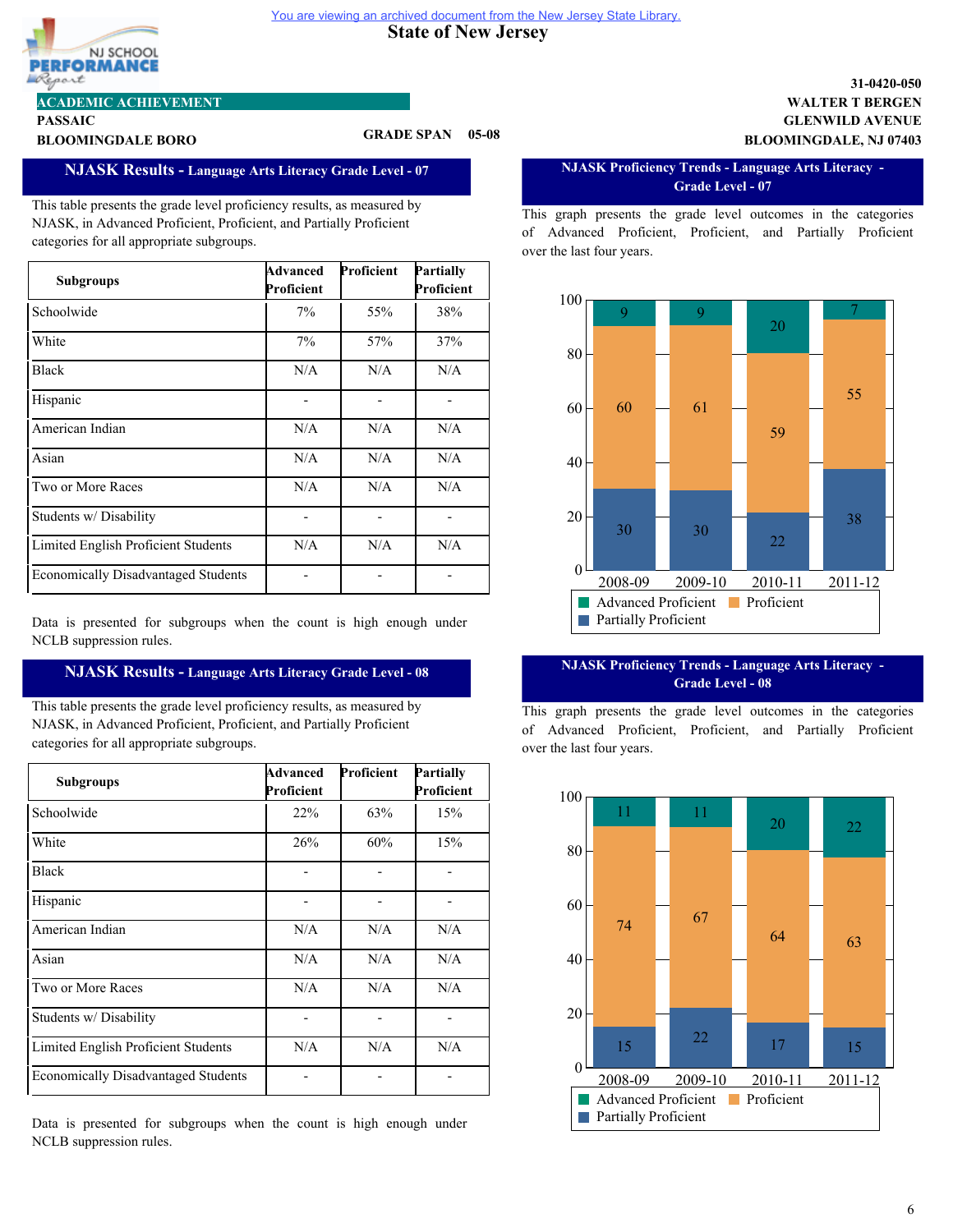![](_page_21_Picture_0.jpeg)

**State of New Jersey** 

# **GLENWILD AVENUE WALTER T BERGEN 31-0420-050 BLOOMINGDALE, NJ 07403**

**PASSAIC BLOOMINGDALE BORO GRADE SPAN 05-08**

**ACADEMIC ACHIEVEMENT**

## **2011 National Assessment Educational Progress (NAEP)**

The National Assessment of Educational Progress (NAEP) is the largest national assessment of what our nation's students know and can do. NAEP assesses fourth-, eighth-, and twelfth-grade students in subjects such as reading, mathematics, science, and writing. The reporting of NAEP scores on state report cards is a federal mandate. The results of NAEP are also published as the Nation's Report Card, and are available for the nation, states, and, in some cases, urban districts. The NAEP scores on the report card include grades four and eight 2011 reading and math scores for New Jersey which are the last scores published. For subgroup outcomes, visit :

<http://www.nj.gov/education/pr/2013/naep/naep4read.html> For more information, visit  $\leq$ http://nces.ed.gov/nationsreportcard/>

|                        | <b>Proficiency Percentages</b> |                    |              |            |                 |
|------------------------|--------------------------------|--------------------|--------------|------------|-----------------|
| <b>Grade 4 Reading</b> | <b>State/Nation</b>            | <b>Below Basic</b> | <b>Basic</b> | Proficient | <b>Advanced</b> |
| All Students           | State (NJ)                     | 21.9               | 34.2         | 32.5       | 11.4            |
| All Students           | Nation                         | 33.8               | 33.8         | 24.9       | 7.5             |

### **2011 National Assessment Educational Progress (NAEP)**

The National Assessment of Educational Progress (NAEP) is the largest national assessment of what our nation's students know and can do. NAEP assesses fourth-, eighth-, and twelfth-grade students in subjects such as reading, mathematics, science, and writing. The reporting of NAEP scores on state report cards is a federal mandate. The results of NAEP are also published as the Nation's Report Card, and are available for the nation, states, and, in some cases, urban districts. The NAEP scores on the report card include grades four and eight 2011 reading and math scores for New Jersey which are the last scores published. For subgroup outcomes, visit :

<http://www.nj.gov/education/pr/2013/naep/naep8read.html> For more information, visit <http://nces.ed.gov/nationsreportcard/>

|                        | <b>Proficiency Percentages</b> |                    |              |            |                 |
|------------------------|--------------------------------|--------------------|--------------|------------|-----------------|
| <b>Grade 8 Reading</b> | <b>State/Nation</b>            | <b>Below Basic</b> | <b>Basic</b> | Proficient | <b>Advanced</b> |
| All Students           | State (NJ)                     | 15.8               | 39.5         | 38.6       | 6.2             |
| All Students           | Nation                         | 25.3               | 43.0         | 28.6       | 3.0             |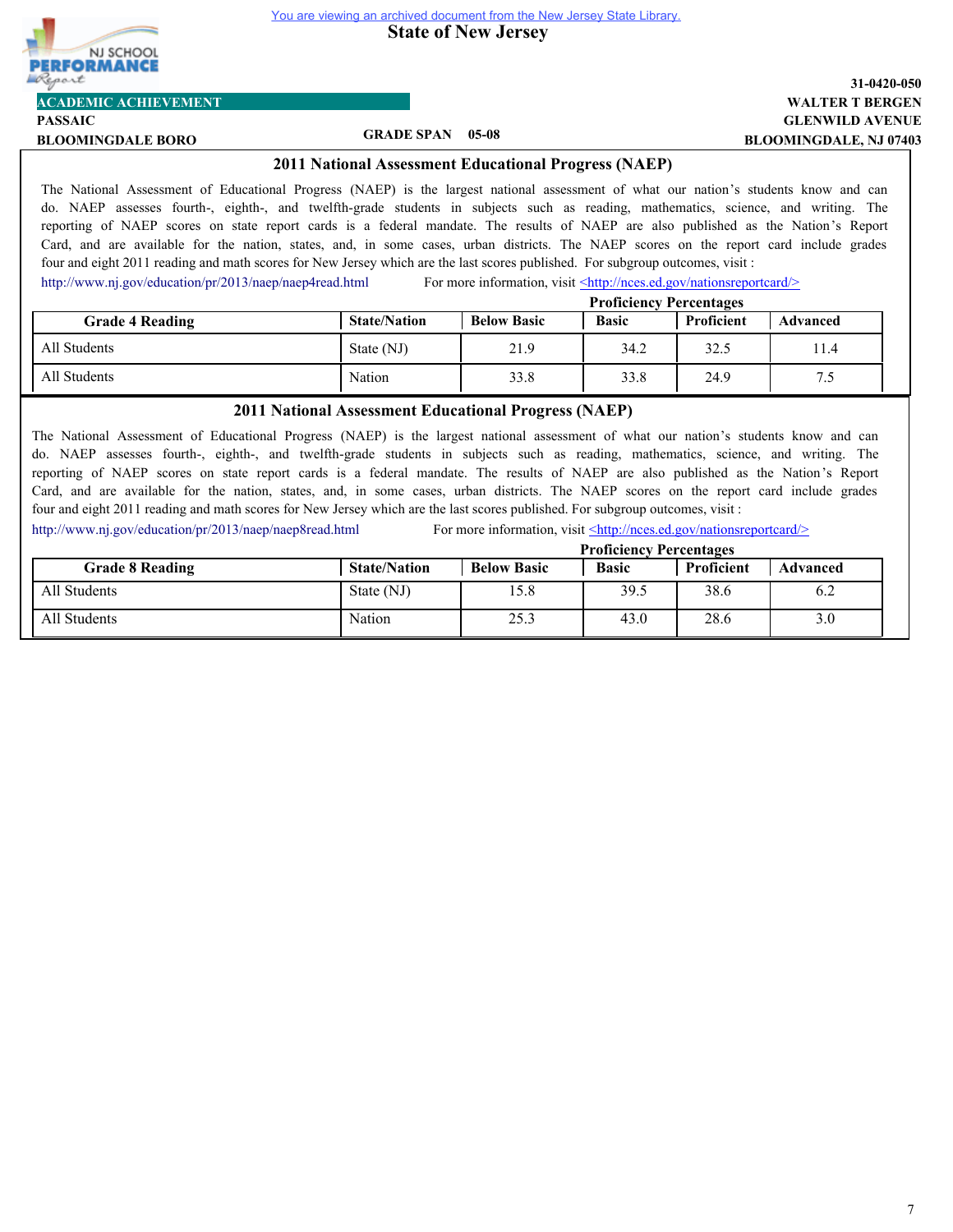![](_page_22_Picture_1.jpeg)

**PASSAIC**

### **ACADEMIC ACHIEVEMENT**

# **BLOOMINGDALE BORO GRADE SPAN 05-08**

**NJASK Results - Math Grade Level - 05**

This table presents the grade level proficiency results, as measured by NJASK, in Advanced Proficient, Proficient, and Partially Proficient categories for all appropriate subgroups.

| <b>Subgroups</b>                           | Advanced<br>Proficient | Proficient | Partially<br>Proficient |
|--------------------------------------------|------------------------|------------|-------------------------|
| Schoolwide                                 | 27%                    | 56%        | 17%                     |
| White                                      | 33%                    | 48%        | 20%                     |
| <b>Black</b>                               |                        |            |                         |
| Hispanic                                   |                        |            |                         |
| American Indian                            | N/A                    | N/A        | N/A                     |
| Asian                                      |                        |            |                         |
| Two or More Races                          | N/A                    | N/A        | N/A                     |
| Students w/ Disability                     |                        |            |                         |
| Limited English Proficient Students        |                        |            |                         |
| <b>Economically Disadvantaged Students</b> |                        |            |                         |

Data is presented for subgroups when the count is high enough under NCLB suppression rules.

# **NJASK Results - Math Grade Level - 06**

This table presents the grade level proficiency results, as measured by NJASK, in Advanced Proficient, Proficient, and Partially Proficient categories for all appropriate subgroups.

| <b>Subgroups</b>                           | Advanced<br>Proficient | Proficient | Partially<br>Proficient |
|--------------------------------------------|------------------------|------------|-------------------------|
| Schoolwide                                 | 16%                    | 54%        | 30%                     |
| White                                      | 18%                    | 52%        | 30%                     |
| <b>Black</b>                               |                        |            |                         |
| Hispanic                                   |                        |            |                         |
| American Indian                            | N/A                    | N/A        | N/A                     |
| Asian                                      |                        |            |                         |
| Two or More Races                          |                        |            |                         |
| Students w/ Disability                     | 7%                     | 40%        | 53%                     |
| Limited English Proficient Students        | N/A                    | N/A        | N/A                     |
| <b>Economically Disadvantaged Students</b> |                        |            |                         |

Data is presented for subgroups when the count is high enough under NCLB suppression rules.

**NJASK Proficiency Trends - Math - Grade Level - 05**

**GLENWILD AVENUE WALTER T BERGEN**

**BLOOMINGDALE, NJ 07403**

**31-0420-050**

This graph presents the grade level outcomes in the categories of Advanced Proficient, Proficient, and Partially Proficient over the last four years.

![](_page_22_Figure_14.jpeg)

**NJASK Proficiency Trends - Math - Grade Level - 06**

![](_page_22_Figure_17.jpeg)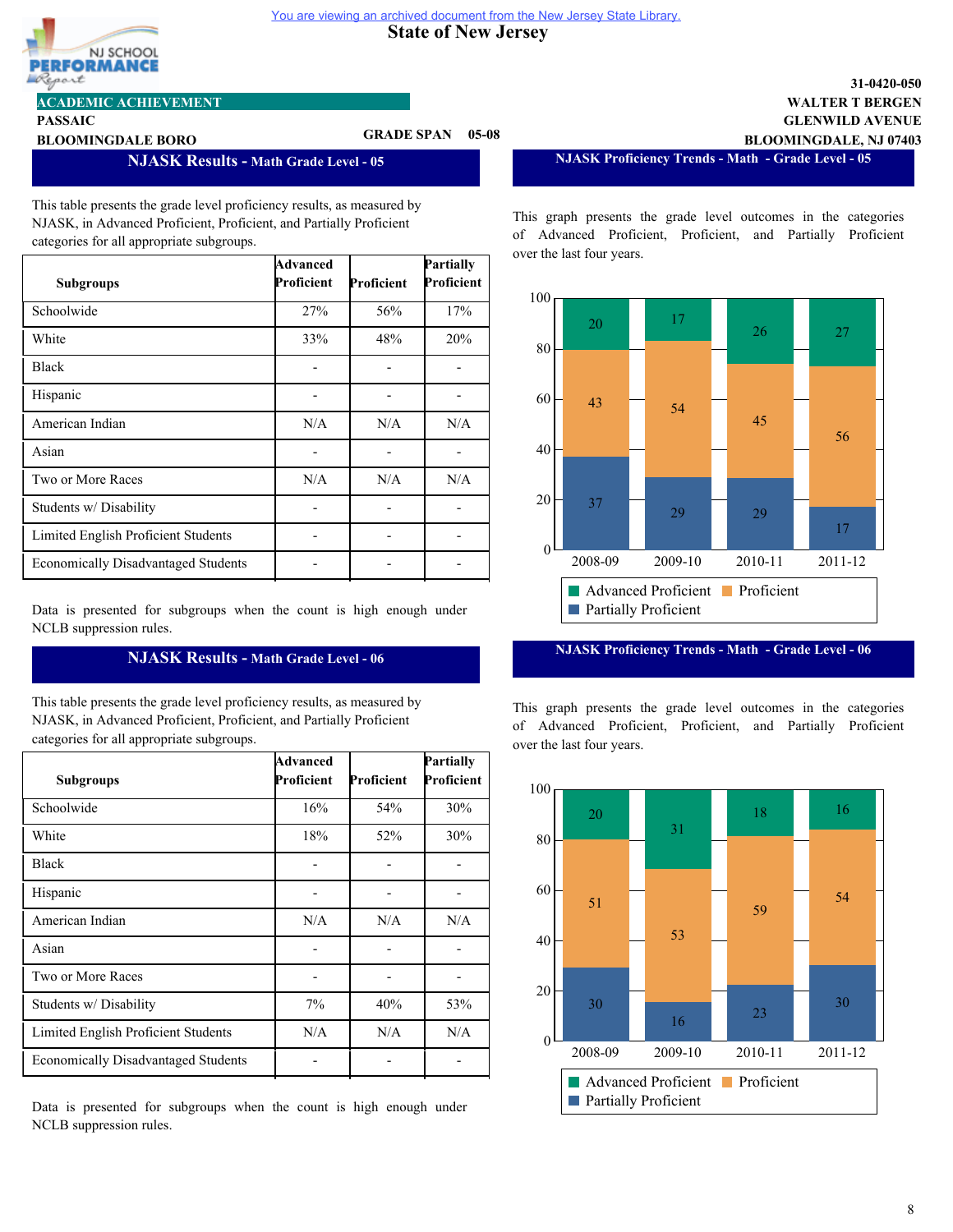![](_page_23_Picture_1.jpeg)

**PASSAIC**

### **ACADEMIC ACHIEVEMENT**

# **BLOOMINGDALE BORO GRADE SPAN 05-08**

**NJASK Results - Math Grade Level - 07**

This table presents the grade level proficiency results, as measured by NJASK, in Advanced Proficient, Proficient, and Partially Proficient categories for all appropriate subgroups.

| <b>Subgroups</b>                           | Advanced<br>Proficient | Proficient | Partially<br>Proficient |
|--------------------------------------------|------------------------|------------|-------------------------|
| Schoolwide                                 | 16%                    | 48%        | 36%                     |
| White                                      | 17%                    | 50%        | 33%                     |
| <b>Black</b>                               | N/A                    | N/A        | N/A                     |
| Hispanic                                   |                        |            |                         |
| American Indian                            | N/A                    | N/A        | N/A                     |
| Asian                                      | N/A                    | N/A        | N/A                     |
| Two or More Races                          | N/A                    | N/A        | N/A                     |
| Students w/ Disability                     |                        |            |                         |
| Limited English Proficient Students        | N/A                    | N/A        | N/A                     |
| <b>Economically Disadvantaged Students</b> |                        |            |                         |

Data is presented for subgroups when the count is high enough under NCLB suppression rules.

# **NJASK Results - Math Grade Level - 08**

This table presents the grade level proficiency results, as measured by NJASK, in Advanced Proficient, Proficient, and Partially Proficient categories for all appropriate subgroups.

| <b>Subgroups</b>                           | Advanced<br>Proficient | Proficient | Partially<br>Proficient |
|--------------------------------------------|------------------------|------------|-------------------------|
| Schoolwide                                 | 37%                    | 43%        | 20%                     |
| White                                      | 38%                    | 40%        | 21%                     |
| <b>Black</b>                               |                        |            |                         |
| Hispanic                                   |                        |            |                         |
| American Indian                            | N/A                    | N/A        | N/A                     |
| Asian                                      | N/A                    | N/A        | N/A                     |
| Two or More Races                          | N/A                    | N/A        | N/A                     |
| Students w/Disability                      |                        |            |                         |
| Limited English Proficient Students        | N/A                    | N/A        | N/A                     |
| <b>Economically Disadvantaged Students</b> |                        |            |                         |

Data is presented for subgroups when the count is high enough under NCLB suppression rules.

**NJASK Proficiency Trends - Math - Grade Level - 07**

**GLENWILD AVENUE WALTER T BERGEN**

**BLOOMINGDALE, NJ 07403**

**31-0420-050**

This graph presents the grade level outcomes in the categories of Advanced Proficient, Proficient, and Partially Proficient over the last four years.

![](_page_23_Figure_14.jpeg)

**NJASK Proficiency Trends - Math - Grade Level - 08**

![](_page_23_Figure_17.jpeg)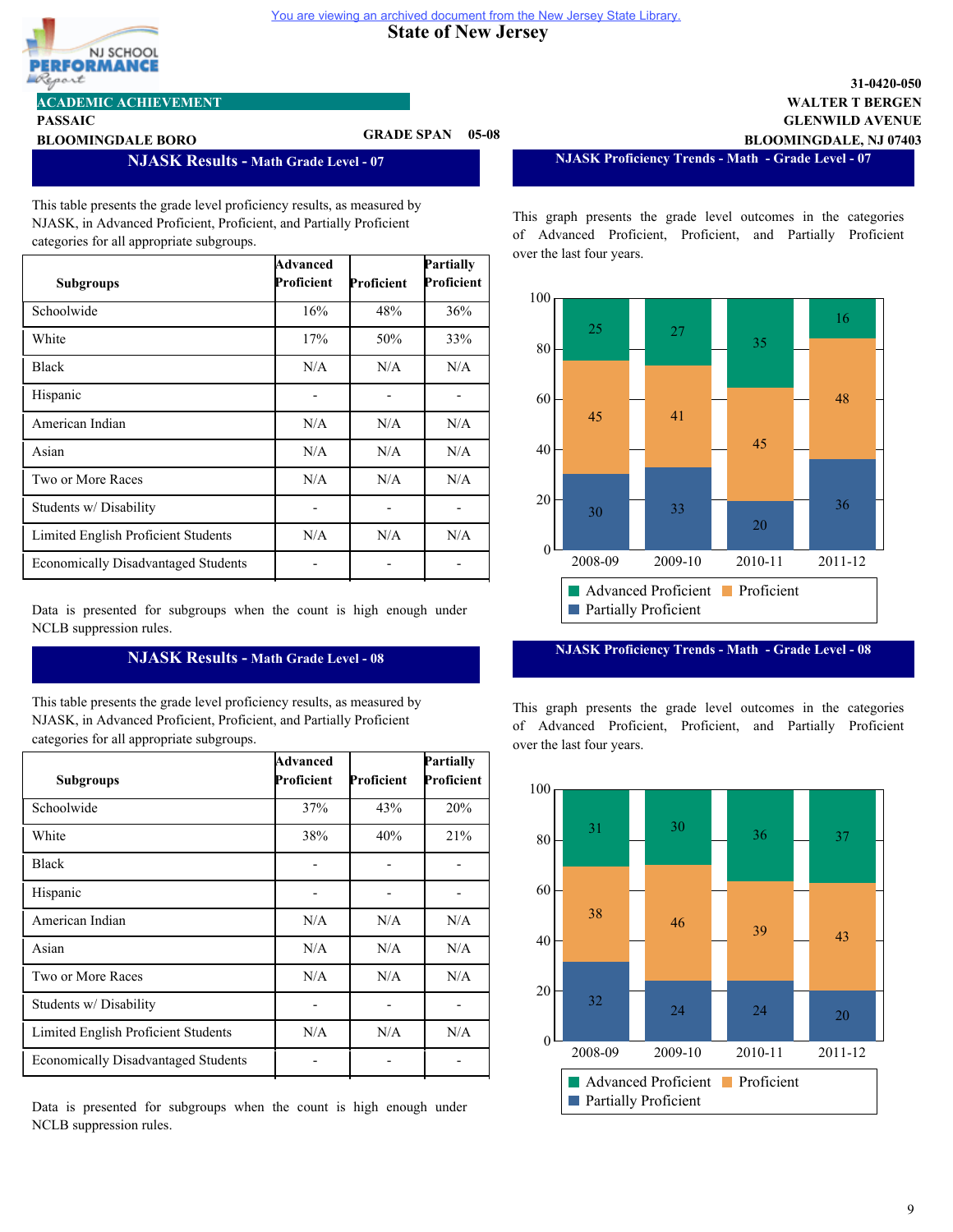![](_page_24_Picture_0.jpeg)

![](_page_24_Picture_2.jpeg)

**ACADEMIC ACHIEVEMENT**

**PASSAIC**

# **BLOOMINGDALE BORO GRADE SPAN 05-08**

## **GLENWILD AVENUE WALTER T BERGEN 31-0420-050 BLOOMINGDALE, NJ 07403**

#### **2011 National Assessment Educational Progress (NAEP)**

The National Assessment of Educational Progress (NAEP) is the largest national assessment of what our nation's students know and can do. NAEP assesses fourth-, eighth-, and twelfth-grade students in subjects such as reading, mathematics, science, and writing. The reporting of NAEP scores on state report cards is a federal mandate. The results of NAEP are also published as the Nation's Report Card, and are available for the nation, states, and, in some cases, urban districts. The NAEP scores on the report card include grades four and eight 2011 reading and math scores for New Jersey which are the last scores published. For subgroup outcomes, visit :

<http://www.nj.gov/education/pr/2013/naep/naep4math.html> For more information, visit  $\leq$ http://nces.ed.gov/nationsreportcard/>

|                     | <b>Proficiency Percentages</b> |                    |              |            |                 |
|---------------------|--------------------------------|--------------------|--------------|------------|-----------------|
| <b>Grade 4 Math</b> | <b>State/Nation</b>            | <b>Below Basic</b> | <b>Basic</b> | Proficient | <b>Advanced</b> |
| All Students        | State (NJ)                     | 11.0               | 38.3         | 40.9       | 9.8             |
| All Students        | Nation                         | 18.1               | 42.3         | 33.2       | 6.5             |

#### **2011 National Assessment Educational Progress (NAEP)**

The National Assessment of Educational Progress (NAEP) is the largest national assessment of what our nation's students know and can do. NAEP assesses fourth-, eighth-, and twelfth-grade students in subjects such as reading, mathematics, science, and writing. The reporting of NAEP scores on state report cards is a federal mandate. The results of NAEP are also published as the Nation's Report Card, and are available for the nation, states, and, in some cases, urban districts. The NAEP scores on the report card include grades four and eight 2011 reading and math scores for New Jersey which are the last scores published.For subgroup outcomes, visit :

<http://www.nj.gov/education/pr/2013/naep/naep8math.html> For more information, visit <http://nces.ed.gov/nationsreportcard/>

|                     |                     |                    | <b>Proficiency Percentages</b> |                   |          |
|---------------------|---------------------|--------------------|--------------------------------|-------------------|----------|
| <b>Grade 8 Math</b> | <b>State/Nation</b> | <b>Below Basic</b> | <b>Basic</b>                   | <b>Proficient</b> | Advanced |
| All Students        | State (NJ)          | 17.8               | 35.3                           | 33.2              | 13.6     |
| All Students        | Nation              | 27.7               | 38.8                           | 25.7              | 7.8      |

# **NJASK Results - Science Grade Level - 08**

This table presents the grade level proficiency results, as measured by NJASK, in Advanced Proficient, Proficient, and Partially Proficient categories for all appropriate subgroups.

| <b>Subgroups</b>                           | Advanced<br>Proficient | Proficient | Partially<br>Proficien |
|--------------------------------------------|------------------------|------------|------------------------|
| Schoolwide                                 | 39%                    | 54%        | 7%                     |
| White                                      | 43%                    | 49%        | 9%                     |
| <b>Black</b>                               |                        |            |                        |
| Hispanic                                   |                        |            |                        |
| American Indian                            | N/A                    | N/A        | N/A                    |
| Asian                                      | N/A                    | N/A        | N/A                    |
| Two or More Races                          | N/A                    | N/A        | N/A                    |
| Students w/ Disability                     |                        |            |                        |
| Limited English Proficient Students        | N/A                    | N/A        | N/A                    |
| <b>Economically Disadvantaged Students</b> |                        |            |                        |

Data is presented for subgroups when the count is high enough under NCLB suppression rules.

**NJASK Proficiency Trends - Science - Grade Level - 08**

![](_page_24_Figure_21.jpeg)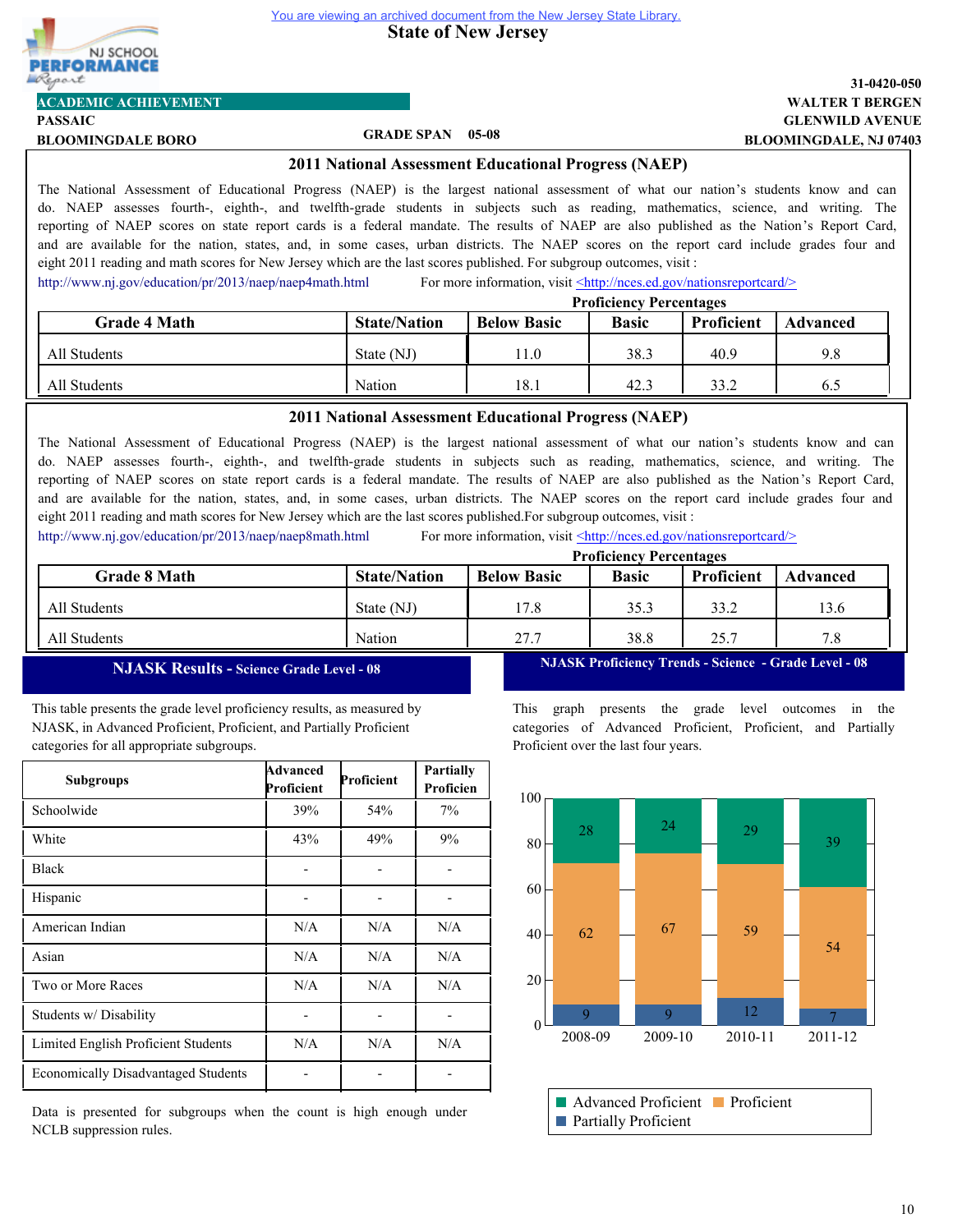**State of New Jersey** 

![](_page_25_Picture_2.jpeg)

### **COLLEGE AND CAREER READINESS**

# **PASSAIC**

## **BLOOMINGDALE BORO GRADE SPAN 05-08**

# **GLENWILD AVENUE WALTER T BERGEN 31-0420-050 BLOOMINGDALE, NJ 07403**

Students in both elementary and middles schools begin to demonstrate college readiness behaviors long before they even enter high school. Among the behaviors that research has shown to be indicative of success and college and career readiness are regularly attending school and challenging themselves with rigorous course work. First, the table presents the percentage of students, as measured against the school's enrollment in seventh and eighth grade, who were reported via NJSMART as being enrolled in Algebra I. The table also presents the percentage of students who were chronically absent during the prior school year. A chronically absent student is a student who was not present for any reason for more than 10% of the total days possible for that individual student.

The first column - Schoolwide Performance - represents the outcomes for these particular indicators in this school. The second column - Peer School Percentile Rank - indicates how the school's performance compares to its group of peer schools. For example, a school whose peer school rank is 65 in Algebra I Enrollment has a higher Algebra I Enrollment than 65% of its peer group. The third column - Statewide Percentile Rank - indicates how the school's performance compares to schools across the state. The fourth column - Statewide Target - provides the statewide targets for each of these indicators. The last column - Met Target? - indicates whether the School Performance met or exceeded the statewide target.

The Summary row presents the averages of the peer school percentile ranks, the average of statewide percentile ranks and the percentage of statewide targets met.

| <b>College and Career Readiness</b> | School      | <b>Peer Rank</b> | <b>Statewide Rank</b> | <b>Statewide</b> | <b>Met Target?</b> |
|-------------------------------------|-------------|------------------|-----------------------|------------------|--------------------|
| <b>Indicators</b>                   | Performance | (Percentile)     | (Percentile)          | <b>Target</b>    |                    |
|                                     |             |                  |                       |                  |                    |
| Students taking Algebra (%)         | 30%         | 80               | 74                    | 20%              | <b>YES</b>         |
|                                     |             |                  |                       |                  |                    |
| Chronic Absenteeism $(\% )$         | 5%          | 84               | 68                    | 6%               | <b>YES</b>         |
|                                     |             |                  |                       |                  |                    |
| Summary                             |             | 82               | 71                    |                  | 100%               |

This table presents the percentage of seventh and eighth graders who were reported in the Algebra I course code in NJSMART and the percentage of those students who earned a C or higher in the course.

| 2011-12                     | <b>School</b> |
|-----------------------------|---------------|
| Students taking Algebra I   | 30%           |
| Algebra grade (C or better) | Q70/          |

### **Algebra I Absenteeism**

The chart below presents the percentage of students who were absent in each category of absence: 0 absences, 1- 5 absences, 6 - 10 absences, 11 - 15 absences, and more than 15 absences. An absence is defined as being 'not present' and includes the days missed regardless of whether they were determined to be excused or unexcused by the school.

![](_page_25_Figure_16.jpeg)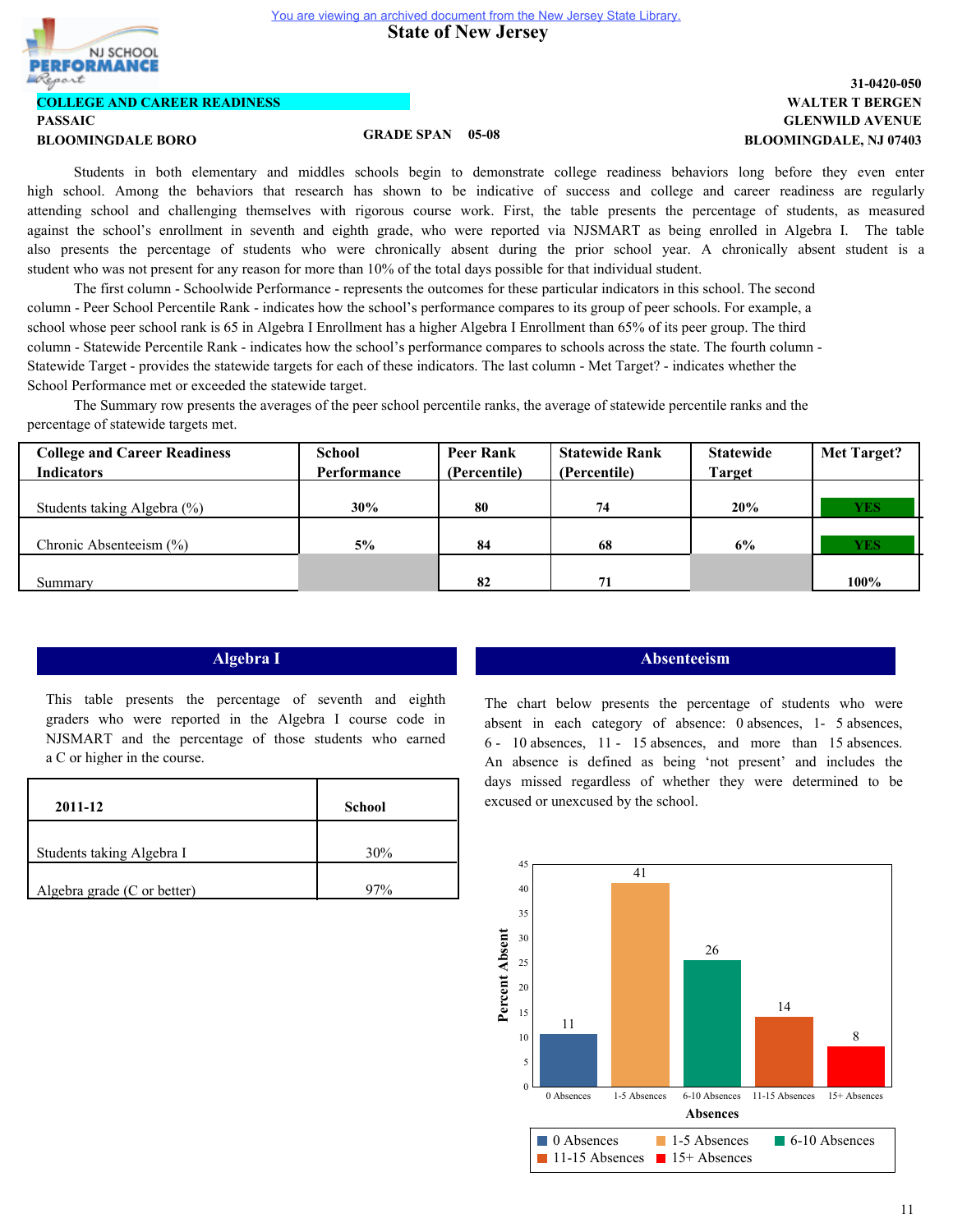**State of New Jersey** 

![](_page_26_Picture_2.jpeg)

### **GLENWILD AVENUE WALTER T BERGEN 31-0420-050 BLOOMINGDALE, NJ 07403**

**PASSAIC**

**STUDENT GROWTH**

# **BLOOMINGDALE BORO GRADE SPAN 05-08**

This section of the performance report presents data about student growth, utilizing the Student Growth Percentile Methodology (SGP). SGP creates a measure of how students progressed in grades 4 through 8 in NJ ASK Language Arts Literacy and Math when compared to other students with a similar NJ ASK test score history. A short video explaining the methodology can be found here: http://www.state.nj.us/education/njsmart/performance/

The first column - Schoolwide Performance - presents the schoolwide median growth score in either Language Arts Literacy or Math for all students in the school. The second column - Peer Rank - indicates how the school's growth performance compares to its group of peer schools. The third column - Statewide Rank - indicates how a school compares to schools across the state. The last column - Met Target? - indicates whether the school's performance met or exceeded the target.

The summary row presents the averages of the peer school percentile ranks, the averages of statewide percentile ranks, the percentage of statewide targets met.

| <b>Student Growth Indicators</b>       | <b>Schoolwide</b><br>Performance | <b>Peer Rank</b><br>(Percentile) | <b>Statewide Rank</b><br>(Percentile) | <b>Statewide</b><br><b>Target</b> | Met Target? |
|----------------------------------------|----------------------------------|----------------------------------|---------------------------------------|-----------------------------------|-------------|
|                                        |                                  |                                  |                                       |                                   |             |
| <b>Student Growth on Language Arts</b> | 57                               | 70                               | 80                                    | 35                                | <b>YES</b>  |
|                                        |                                  |                                  |                                       |                                   |             |
| <b>Student Growth on Math</b>          | 53                               | 57                               | 64                                    | 35                                | <b>YES</b>  |
|                                        |                                  |                                  |                                       |                                   |             |
|                                        |                                  | 64                               | 72                                    |                                   | 100%        |

# **Student Growth**

This table presents for all students with growth scores the interaction between their proficiency level on NJASK and their growth scores. For example, in the top left cell the percentage of students who are both partially proficient AND also demonstrating low growth is displayed.

|                                      | <b>Language Arts</b> |       |     |  |  |
|--------------------------------------|----------------------|-------|-----|--|--|
| <b>GROWTH</b>                        |                      |       |     |  |  |
| <b>Typical</b><br>High<br>Low        |                      |       |     |  |  |
| <b>Partially</b><br>Proficient       | 13%                  | 9%    | 5%  |  |  |
| <b>Proficient</b>                    | 16%                  | 17%   | 31% |  |  |
| <b>Advanced</b><br><b>Proficient</b> | $1\%$                | $2\%$ | 6%  |  |  |

|                                | <b>Math</b> |                |             |  |  |
|--------------------------------|-------------|----------------|-------------|--|--|
|                                |             | <b>GROWTH</b>  |             |  |  |
|                                | Low         | <b>Typical</b> | <b>High</b> |  |  |
| <b>Partially</b><br>Proficient | 13%         | 11%            | 4%          |  |  |
| Proficient                     | 15%         | 18%            | 18%         |  |  |
| <b>Advanced</b><br>Proficient  | 3%          | $7\%$          | 11%         |  |  |

**Low Growth** is defined as an **Student Growth Percentile score less than 35**. **Typical Growth** is defined as an **Student Growth Percentile score between 35 and 65. High Growth** is defined as a **Student Growth Percentile score higher than 65.**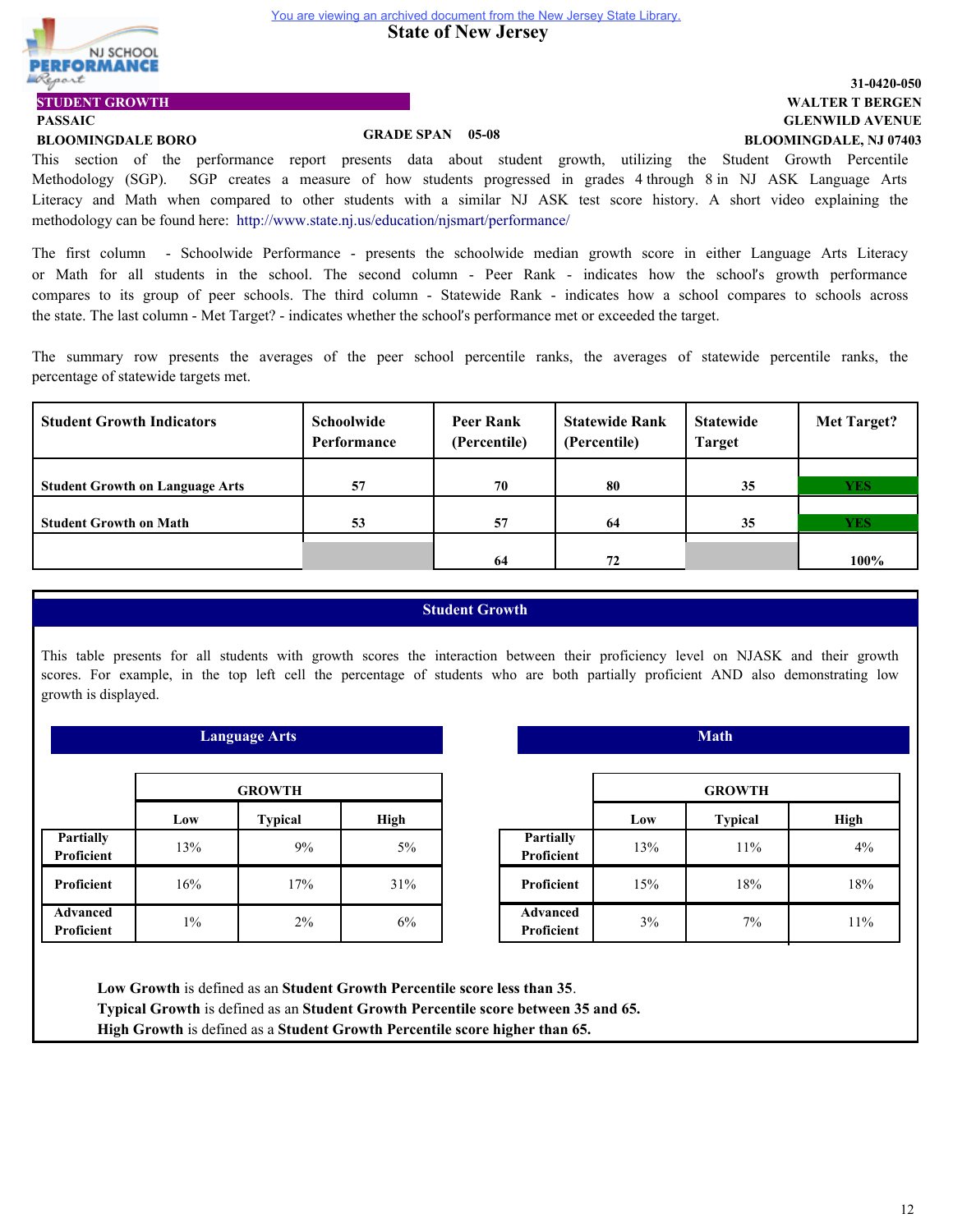![](_page_27_Picture_2.jpeg)

#### **WITHIN SCHOOL ACHIEVEMENT GAP**

#### **PASSAIC**

# **BLOOMINGDALE BORO GRADE SPAN 05-08**

## **GLENWILD AVENUE WALTER T BERGEN 31-0420-050 BLOOMINGDALE, NJ 07403**

This section of the performance report presents data about the achievement gap that exists within a school - as measured by the difference between the students' scale scores at the 25th and 75th percentile in the school, the so-called Interquartile Range (IQR). Taken together with an understanding of the overall and average achievement levels in the school, the IQR furthers an understanding of the range of student outcomes that exist in a school. A school gap smaller than the state gap indicates that the school's range of student outcomes is narrower than the state's while a school gap larger than the state gap indicates that the school's range of student outcomes is larger than the state's.

#### **NJ ASK Language Arts 25th %ile vs 75th%ile**

This table presents the scale scores associated with students at the bottom (0th percentile), the 25th percentile, the 50th percentile, the 75th percentile and the top (99th percentile) of school's distribution

| Percentile       | <b>Scale Score</b> |
|------------------|--------------------|
| 99th             | 249                |
| 75th             | 223                |
| <b>50th</b>      | 206                |
| 25 <sub>th</sub> | 195                |
| 0 <sub>th</sub>  | 141                |
|                  |                    |

|                  | <b>Scale Score Gap</b><br>- School | <b>Scale Score Gap</b><br>- State |                  | <b>Scale Score Gap</b><br>- School | <b>Scale Sco</b><br>- St: |
|------------------|------------------------------------|-----------------------------------|------------------|------------------------------------|---------------------------|
| 25th vs 75th Gap | 28                                 | 38                                | 25th vs 75th Gap | 44                                 | 56                        |

# **Grade Level - 06 Grade Level - 06 Grade Level - 06**

#### **NJ ASK Language Arts 25th %ile vs 75th%ile**

This table presents the scale scores associated with students at the bottom (0th percentile), the 25th percentile, the 50th percentile, the 75th percentile and the top (99th percentile) of school's distribution

| Percentile       | <b>Scale Score</b> |
|------------------|--------------------|
| 99th             | 265                |
| 75 <sub>th</sub> | 226                |
| <b>50th</b>      | 213                |
| 25 <sub>th</sub> | 193                |
| 0th              | 149                |

|                  | <b>Scale Score Gap</b><br>- School | <b>Scale Score Gap</b><br>- State |                  | <b>Scale Score Gap</b><br>- School | <b>Scale Sco</b><br>- St: |
|------------------|------------------------------------|-----------------------------------|------------------|------------------------------------|---------------------------|
| 25th vs 75th Gap | 34                                 | 34                                | 25th vs 75th Gap | 38                                 | 57                        |

# **Grade Level - 05 Grade Level - 05**

### **NJ ASK Math 25th %ile vs 75th%ile**

This table presents the scale scores associated with students at the bottom (0th percentile), the 25th percentile, the 50th percentile, the 75th percentile and the top (99th percentile) of school's distribution

| <b>Scale Score</b> | Percentile       | <b>Scale Score</b> |
|--------------------|------------------|--------------------|
| 249                | 99th             | 300                |
| 223                | 75th             | 247                |
| 206                | <b>50th</b>      | 229                |
| 195                | 25 <sub>th</sub> | 203                |
| 141                | 0th              | 156                |

| core Gap<br>:hool | <b>Scale Score Gap</b><br>- State |                  | <b>Scale Score Gap</b><br>- School | <b>Scale Score Gap</b><br>- State |
|-------------------|-----------------------------------|------------------|------------------------------------|-----------------------------------|
| 28                | 38                                | 25th vs 75th Gap | 44                                 | 56                                |

# **NJ ASK Math 25th %ile vs 75th%ile**

This table presents the scale scores associated with students at the bottom (0th percentile), the 25th percentile, the 50th percentile, the 75th percentile and the top (99th percentile) of school's distribution

| <b>Scale Score</b> | Percentile       | <b>Scale Score</b> |
|--------------------|------------------|--------------------|
| 265                | 99th             | 283                |
| 226                | 75th             | 231                |
| 213                | <b>50th</b>      | 215                |
| 193                | 25 <sub>th</sub> | 194                |
| 149                | 0th              | 144                |

| core Gap<br>:hool | <b>Scale Score Gap</b><br>- State |                  | <b>Scale Score Gap</b><br>- School | <b>Scale Score Gap</b><br>- State |
|-------------------|-----------------------------------|------------------|------------------------------------|-----------------------------------|
| 34                | 34                                | 25th vs 75th Gap | 38                                 |                                   |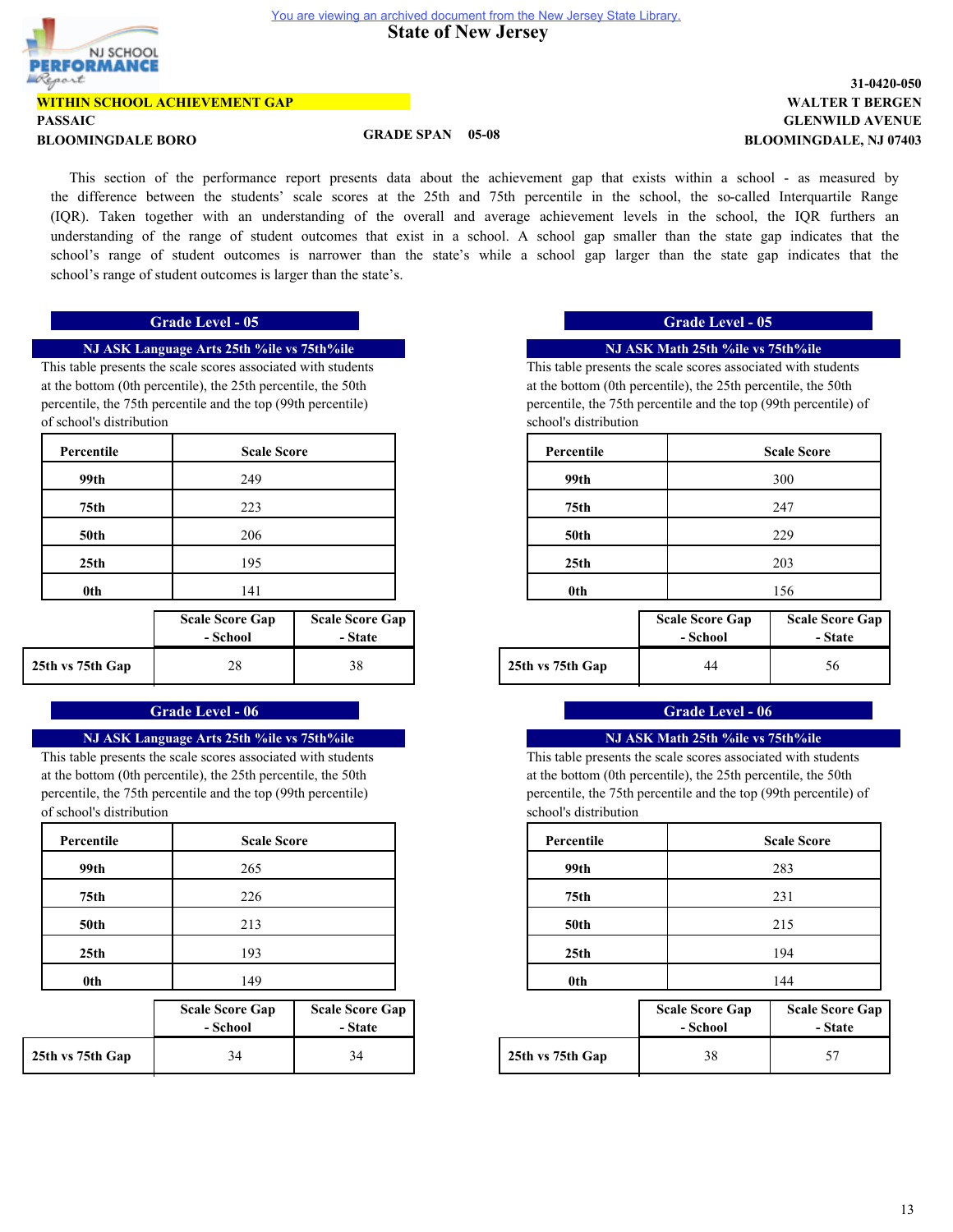![](_page_28_Picture_1.jpeg)

# **WITHIN SCHOOL ACHIEVEMENT GAP**

**PASSAIC**

**BLOOMINGDALE BORO GRADE SPAN 05-08**

# **GLENWILD AVENUE WALTER T BERGEN 31-0420-050 BLOOMINGDALE, NJ 07403**

### **Grade Level - 07 Grade Level - 07**

#### **NJ ASK Language Arts 25th %ile vs 75th%ile**

This table presents the scale scores associated with students at the bottom (0th percentile), the 25th percentile, the 50th percentile, the 75th percentile and the top (99th percentile) of school's distribution

| Percentile       | <b>Scale Score</b> |
|------------------|--------------------|
| 99th             | 265                |
| 75 <sub>th</sub> | 221                |
| <b>50th</b>      | 205                |
| 25 <sub>th</sub> | 181                |
| 0th              | 150                |

|                  | <b>Scale Score Gap</b><br>- School | <b>Scale Score Gap</b><br>- State |                  | <b>Scale Score Gap</b><br>- School | <b>Scale Sco</b><br>- St: |
|------------------|------------------------------------|-----------------------------------|------------------|------------------------------------|---------------------------|
| 25th vs 75th Gap |                                    | 44                                | 25th vs 75th Gap | ◡                                  | 61                        |

# **Grade Level - 08 Grade Level - 08**

# **NJ ASK Language Arts 25th %ile vs 75th%ile**

This table presents the scale scores associated with students at the bottom (0th percentile), the 25th percentile, the 50th percentile, the 75th percentile and the top (99th percentile) of school's distribution

| Percentile       | <b>Scale Score</b> |
|------------------|--------------------|
| 99th             | 272                |
| 75 <sub>th</sub> | 241                |
| 50th             | 225                |
| 25 <sub>th</sub> | 216                |
| 0th              | 168                |

|                  | <b>Scale Score Gap</b><br>- School | <b>Scale Score Gap</b><br>- State |                  | <b>Scale Score Gap</b><br>- School | <b>Scale Sco</b><br>- St: |
|------------------|------------------------------------|-----------------------------------|------------------|------------------------------------|---------------------------|
| 25th vs 75th Gap | ل کے                               | າາ<br>33                          | 25th vs 75th Gap |                                    | 64                        |

#### **NJ ASK Math 25th %ile vs 75th%ile**

This table presents the scale scores associated with students at the bottom (0th percentile), the 25th percentile, the 50th percentile, the 75th percentile and the top (99th percentile) of school's distribution

| <b>Scale Score</b> | Percentile       | <b>Scale Score</b> |
|--------------------|------------------|--------------------|
| 265                | 99th             | 292                |
| 221                | 75th             | 235                |
| 205                | <b>50th</b>      | 209                |
| 181                | 25 <sub>th</sub> | 180                |
| 150                | 0th              | 129                |

| core Gap | <b>Scale Score Gap</b> |                  | <b>Scale Score Gap</b> | <b>Scale Score Gap</b> |
|----------|------------------------|------------------|------------------------|------------------------|
| :hool    | - State                |                  | - School               | - State                |
| 41       | 44                     | 25th vs 75th Gap |                        |                        |

## **NJ ASK Math 25th %ile vs 75th%ile**

This table presents the scale scores associated with students at the bottom (0th percentile), the 25th percentile, the 50th percentile, the 75th percentile and the top (99th percentile) of school's distribution

| <b>Scale Score</b> | Percentile       | <b>Scale Score</b> |
|--------------------|------------------|--------------------|
| 272                | 99th             | 300                |
| 241                | 75th             | 265                |
| 225                | <b>50th</b>      | 237                |
| 216                | 25 <sub>th</sub> | 214                |
| 168                | 0th              | 122                |

| core Gap<br>:hool | <b>Scale Score Gap</b><br>- State |                  | <b>Scale Score Gap</b><br>- School | <b>Scale Score Gap</b><br>- State |
|-------------------|-----------------------------------|------------------|------------------------------------|-----------------------------------|
| 25                |                                   | 25th vs 75th Gap |                                    | 64                                |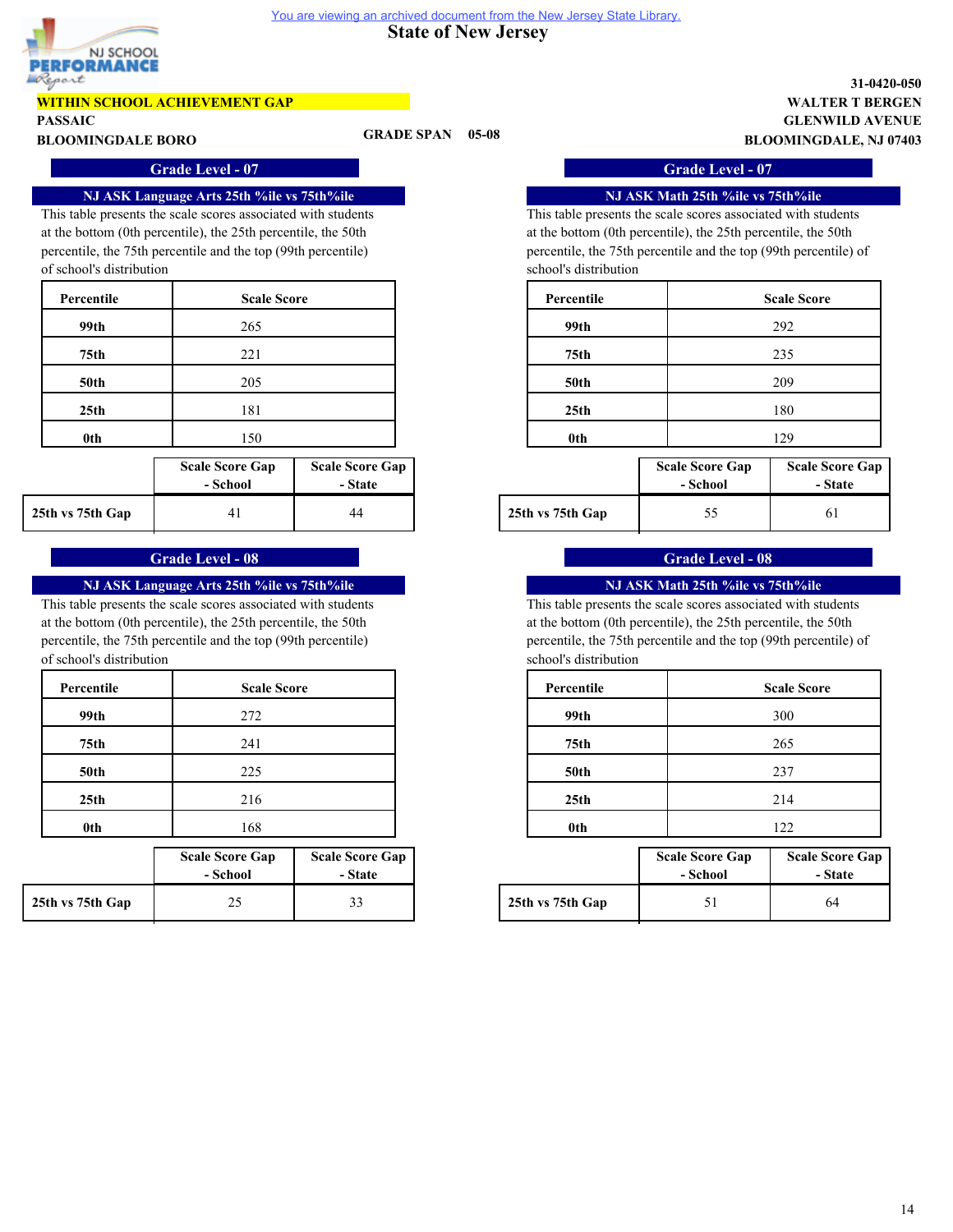![](_page_29_Picture_0.jpeg)

#### **State of New Jersey**  You are viewing an archived document from the New Jersey State Library.

# **PASSAIC SCHOOL CLIMATE**

# **BLOOMINGDALE BORO GRADE SPAN 05-08**

# **GLENWILD AVENUE WALTER T BERGEN 31-0420-050 BLOOMINGDALE, NJ 07403**

7

# **Length of School Day**

This table presents the amount of time a school is in session for a typical student on a normal school day.

|         | School        |
|---------|---------------|
| 2011-12 | 6 Hrs 35 Mins |

#### **Student Suspension Rate Student Expulsions**

This table presents the percentage of students who were suspended one or more times during the school year.

#### **Instructional Time**

This table presents the amount of time that a typical student is engaged in instructional activities under the supervision of a certified teacher.

| 2011-12            | School             |  |
|--------------------|--------------------|--|
| <b>Full Time</b>   | 5 Hrs 47 Mins.     |  |
| <b>Shared Time</b> | $0$ Hrs. $0$ Mins. |  |

This table presents the number of students who were expelled from the school and district during the school year.

| School  |         | <b>School</b> |
|---------|---------|---------------|
| $3.1\%$ | 2011-12 |               |
|         |         |               |

### **Student to Staff Ratio**

This table presents the count of students per faculty member or administrator in the school. All staff are counted in full-time equivalents.

| 2011-12               | School |  |
|-----------------------|--------|--|
| <b>Faculty</b>        | 11.1   |  |
| <b>Administrators</b> | 256.0  |  |